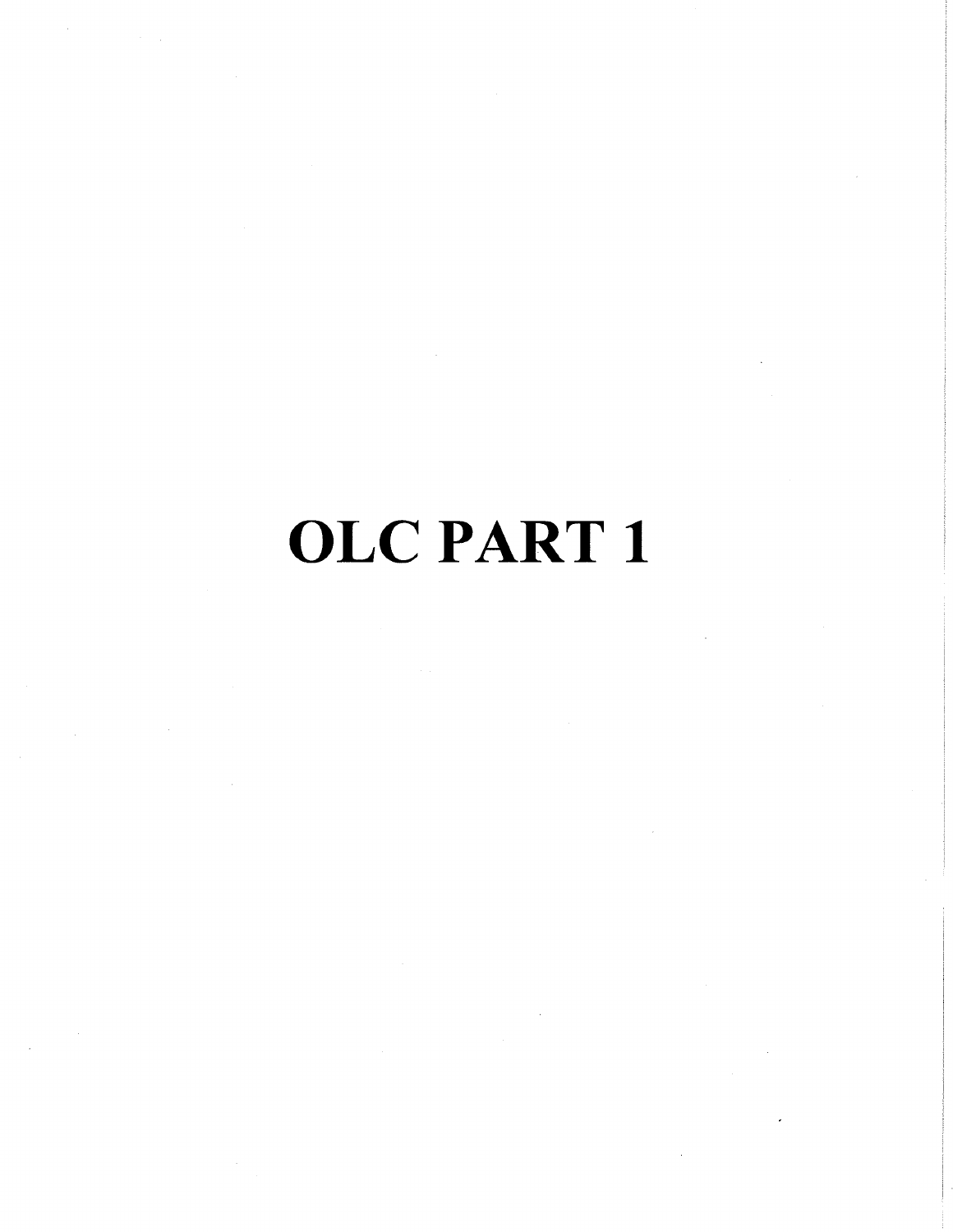| <b>Hughes, Richard</b>       |                                                                                                                                                                          |  |
|------------------------------|--------------------------------------------------------------------------------------------------------------------------------------------------------------------------|--|
| From:<br>Sent:               | Scolinos, Tasia                                                                                                                                                          |  |
| To:                          | Wednesday January 17, 2007 9:29 PM                                                                                                                                       |  |
| $Cc$ :                       | @mcconnell.senate.gov'; 'Dana_M._Perino@who.eop.gov'; Roehrkasse, Brian<br>Bradbury, Steve                                                                               |  |
| Subject:                     | Re: FYI                                                                                                                                                                  |  |
|                              |                                                                                                                                                                          |  |
|                              | I spoke with two reporters there - they seemed more or less reasonable when I spoke to<br>them but let's see what they do with it.                                       |  |
| -----Original Message-----   |                                                                                                                                                                          |  |
|                              | From: Stewart, Don (McConnell)<br>To: Scolinos, Tasia; Dana_M._Perino@who.eop.gov <dana_m._perino@who.eop.gov>; Roehrkasse,</dana_m._perino@who.eop.gov>                 |  |
| Brian                        |                                                                                                                                                                          |  |
| CC: Bradbury, Steve          | Sent: Wed Jan 17 20:30:50 2007                                                                                                                                           |  |
| Subject: Re: FYI             |                                                                                                                                                                          |  |
|                              |                                                                                                                                                                          |  |
|                              | I don't know if they called or not, but I think they've calmed down, and will move the<br>story inside the paper and off the front page.                                 |  |
|                              |                                                                                                                                                                          |  |
| ----- Original Message ----- |                                                                                                                                                                          |  |
|                              | From: Scolinos, Tasia <tasia. scolinos@usdoj.gov=""></tasia.>                                                                                                            |  |
|                              | To: Stewart, Don (McConnell); Perino, Dana M. <dana m.="" perino@who.eop.gov="">; Roehrkasse,<br/>Brian <brian.roehrkasse@usdoj.gov></brian.roehrkasse@usdoj.gov></dana> |  |
|                              | Cc: Bradbury, Steve <steve.bradbury@usdoj.gov></steve.bradbury@usdoj.gov>                                                                                                |  |
| Subject: RE: FYI             | Sent: Wed Jan 17 16:22:59 2007                                                                                                                                           |  |
|                              |                                                                                                                                                                          |  |
| him. Thanks.                 | Tell him to call the DOJ press office at 202-514-2007 and ask for Brian<br>Roehrkasse or Tasia Scolinos and we will have Steve Bradbury talk to                          |  |
| ------Original Message-----  |                                                                                                                                                                          |  |
|                              | From: Stewart, Don (McConnell)                                                                                                                                           |  |
|                              | Sent: Wednesday, January 17, 2007 4:15 PM                                                                                                                                |  |
|                              | To: Perino, Dana M.; Scolinos, Tasia; Roehrkasse, Brian                                                                                                                  |  |
| Subject: RE: FYI             |                                                                                                                                                                          |  |
|                              | Reporter, thinks you caved. Wants me to tell him why they shouldn't do                                                                                                   |  |
|                              | that. If you'd like to offer someone up, I can push him in that                                                                                                          |  |
| direction.                   |                                                                                                                                                                          |  |
| -----Original Message-----   |                                                                                                                                                                          |  |
|                              | From: Perino, Dana M. [mailto:Dana M. Perino@who.eop.gov]<br>Sent: Wednesday, January 17, 2007 4:09 PM                                                                   |  |
|                              | To: Stewart, Don (McConnell); tasia.scolinos@usdoj.gov;                                                                                                                  |  |
| Brian.Roehrkasse@usdoj.gov   |                                                                                                                                                                          |  |
| Subject: Re: FYI             |                                                                                                                                                                          |  |
|                              | Editorial? Who can we have bradbury call? Added doj press. Thanks!                                                                                                       |  |
| ------Original Message ----- |                                                                                                                                                                          |  |
|                              | From: Stewart, Don (McConnell)                                                                                                                                           |  |
| To: Perino, Dana M.          |                                                                                                                                                                          |  |
| Subject: FYI                 | Sent: Wed Jan 17 16:01:53 2007 -                                                                                                                                         |  |
|                              |                                                                                                                                                                          |  |
|                              | Washington Times is going to clobber you on FISA/TSP.                                                                                                                    |  |
|                              |                                                                                                                                                                          |  |
|                              |                                                                                                                                                                          |  |
|                              |                                                                                                                                                                          |  |
|                              |                                                                                                                                                                          |  |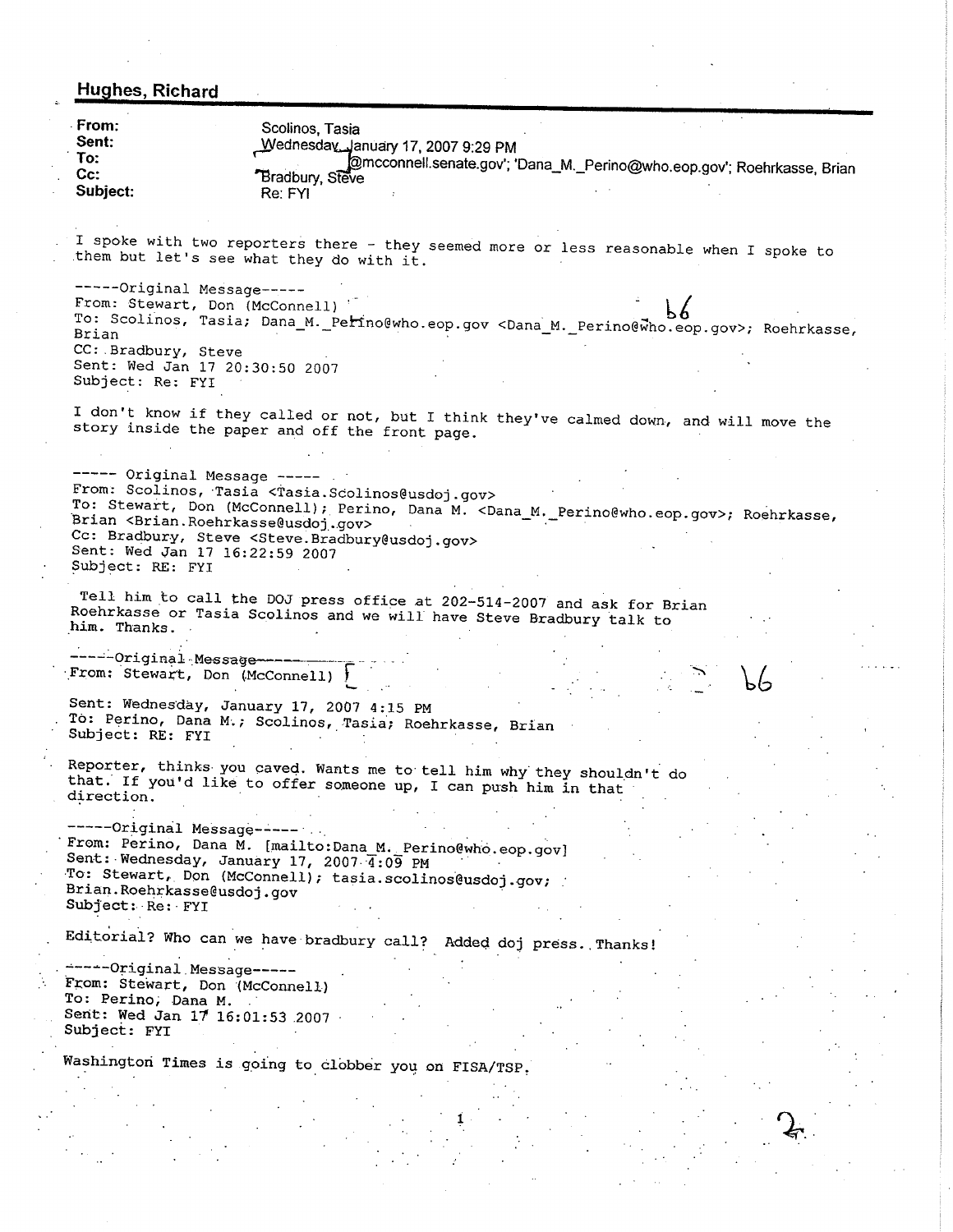# **Hughes, Richard**

 $\frac{1}{2}$ 

 $\cdot$  .

 $\gamma_{\alpha}$ 

 $\ddot{\phantom{a}}$  $\bar{z}$ 

| Will do.<br>------Original Message-----<br>From: Scolinos, Tasia [mailto:Tasia.Scolinos@usdoj.gov]<br>Sent: Wednesday, January 17, 2007 4:23 PM<br>To: Stewart, Don (McConnell); Perino, Dana M.; Roehrkasse, Brian<br>Cc: Bradbury, Steve<br>Subject: RE: FYI<br>Tell him to call the DOJ press office at 202-514-2007 and ask for Brian<br>Roehrkasse or Tasia Scolinos and we will have Steve Bradbury talk to<br>him. Thanks.<br>-----Original Message-----<br>From: Stewart, Don (McConnell)  <br>$J\,b6$<br>Sent: Wednesday, January 17, 2007 4:15 PM<br>To: Perino, Dana M.; Scolinos, Tasia; Roehrkasse, Brian.<br>Subject: RE: FYI<br>Reporter, thinks you caved. Wants me to tell him why they shouldn't do<br>that. If you'd like to offer someone up, I can push him in that<br>direction.<br>-----Original Message-----<br>From: Perino, Dana M. [mailto:Dana M. Perino@who.eop.gov]<br>Sent: Wednesday, January 17, 2007 4:09 PM<br>To:-Stewart, Don (McConnell); tasia.scolinos@usdoj.gov;<br>Brian.Roehrkasse@usdoj.gov<br>Subject: Re: FYI<br>Editorial? Who can we have bradbury call? Added doj press. Thanks!<br>-----Original Message-----<br>From: Stewart, Don (McConnell)<br>To: Perino, Dana M.<br>Sent: Wed Jan 17 16:01:53 2007<br>Subject: FYI<br>Washington Times is going to clobber you on FISA/TSP. | From:<br>Sent:<br>To:<br>Cc:<br>Subject: | Stewart, Don (McConnell)<br>Wednesday, January 17, 2007 4:47 PM<br>Scolinos, Tasia; Perino, Dana M.; Roehrkasse, Brian<br>Bradbury, Steve<br>RE: FYI |  | $\mathcal{P}$ |  |
|-------------------------------------------------------------------------------------------------------------------------------------------------------------------------------------------------------------------------------------------------------------------------------------------------------------------------------------------------------------------------------------------------------------------------------------------------------------------------------------------------------------------------------------------------------------------------------------------------------------------------------------------------------------------------------------------------------------------------------------------------------------------------------------------------------------------------------------------------------------------------------------------------------------------------------------------------------------------------------------------------------------------------------------------------------------------------------------------------------------------------------------------------------------------------------------------------------------------------------------------------------------------------------------------------------------------------------------|------------------------------------------|------------------------------------------------------------------------------------------------------------------------------------------------------|--|---------------|--|
|                                                                                                                                                                                                                                                                                                                                                                                                                                                                                                                                                                                                                                                                                                                                                                                                                                                                                                                                                                                                                                                                                                                                                                                                                                                                                                                                     |                                          |                                                                                                                                                      |  |               |  |
|                                                                                                                                                                                                                                                                                                                                                                                                                                                                                                                                                                                                                                                                                                                                                                                                                                                                                                                                                                                                                                                                                                                                                                                                                                                                                                                                     |                                          |                                                                                                                                                      |  |               |  |
|                                                                                                                                                                                                                                                                                                                                                                                                                                                                                                                                                                                                                                                                                                                                                                                                                                                                                                                                                                                                                                                                                                                                                                                                                                                                                                                                     |                                          |                                                                                                                                                      |  |               |  |
|                                                                                                                                                                                                                                                                                                                                                                                                                                                                                                                                                                                                                                                                                                                                                                                                                                                                                                                                                                                                                                                                                                                                                                                                                                                                                                                                     |                                          |                                                                                                                                                      |  |               |  |
|                                                                                                                                                                                                                                                                                                                                                                                                                                                                                                                                                                                                                                                                                                                                                                                                                                                                                                                                                                                                                                                                                                                                                                                                                                                                                                                                     |                                          |                                                                                                                                                      |  |               |  |
|                                                                                                                                                                                                                                                                                                                                                                                                                                                                                                                                                                                                                                                                                                                                                                                                                                                                                                                                                                                                                                                                                                                                                                                                                                                                                                                                     |                                          |                                                                                                                                                      |  |               |  |
|                                                                                                                                                                                                                                                                                                                                                                                                                                                                                                                                                                                                                                                                                                                                                                                                                                                                                                                                                                                                                                                                                                                                                                                                                                                                                                                                     |                                          |                                                                                                                                                      |  |               |  |
|                                                                                                                                                                                                                                                                                                                                                                                                                                                                                                                                                                                                                                                                                                                                                                                                                                                                                                                                                                                                                                                                                                                                                                                                                                                                                                                                     |                                          |                                                                                                                                                      |  |               |  |
|                                                                                                                                                                                                                                                                                                                                                                                                                                                                                                                                                                                                                                                                                                                                                                                                                                                                                                                                                                                                                                                                                                                                                                                                                                                                                                                                     |                                          |                                                                                                                                                      |  |               |  |
|                                                                                                                                                                                                                                                                                                                                                                                                                                                                                                                                                                                                                                                                                                                                                                                                                                                                                                                                                                                                                                                                                                                                                                                                                                                                                                                                     |                                          |                                                                                                                                                      |  |               |  |
|                                                                                                                                                                                                                                                                                                                                                                                                                                                                                                                                                                                                                                                                                                                                                                                                                                                                                                                                                                                                                                                                                                                                                                                                                                                                                                                                     |                                          |                                                                                                                                                      |  |               |  |
|                                                                                                                                                                                                                                                                                                                                                                                                                                                                                                                                                                                                                                                                                                                                                                                                                                                                                                                                                                                                                                                                                                                                                                                                                                                                                                                                     |                                          |                                                                                                                                                      |  |               |  |
|                                                                                                                                                                                                                                                                                                                                                                                                                                                                                                                                                                                                                                                                                                                                                                                                                                                                                                                                                                                                                                                                                                                                                                                                                                                                                                                                     |                                          |                                                                                                                                                      |  |               |  |
|                                                                                                                                                                                                                                                                                                                                                                                                                                                                                                                                                                                                                                                                                                                                                                                                                                                                                                                                                                                                                                                                                                                                                                                                                                                                                                                                     |                                          |                                                                                                                                                      |  |               |  |
|                                                                                                                                                                                                                                                                                                                                                                                                                                                                                                                                                                                                                                                                                                                                                                                                                                                                                                                                                                                                                                                                                                                                                                                                                                                                                                                                     |                                          |                                                                                                                                                      |  |               |  |

 $\frac{1}{2}$ 

 $\sim 10^7$ 

 $\frac{1}{2} \sum_{i=1}^n \frac{1}{2} \sum_{j=1}^n \frac{1}{2} \sum_{j=1}^n \frac{1}{2} \sum_{j=1}^n \frac{1}{2} \sum_{j=1}^n \frac{1}{2} \sum_{j=1}^n \frac{1}{2} \sum_{j=1}^n \frac{1}{2} \sum_{j=1}^n \frac{1}{2} \sum_{j=1}^n \frac{1}{2} \sum_{j=1}^n \frac{1}{2} \sum_{j=1}^n \frac{1}{2} \sum_{j=1}^n \frac{1}{2} \sum_{j=1}^n \frac{1}{2} \sum_{j=$ 

AN UYS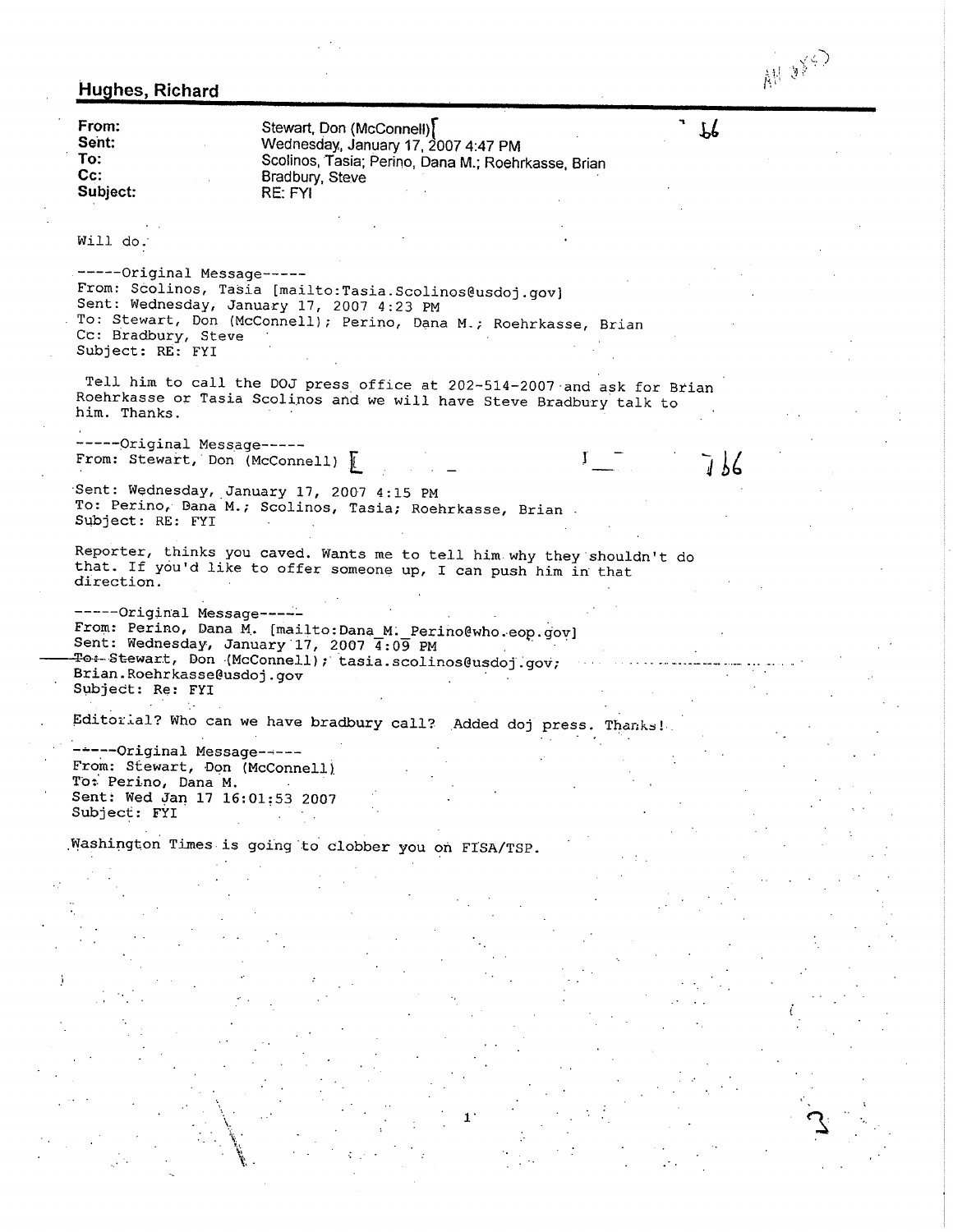| Page 1 of 2 |
|-------------|
|             |

|       | Bash, Jeremy<br>From:<br>56                                                                                                                                                                           |                                                                                                |  |
|-------|-------------------------------------------------------------------------------------------------------------------------------------------------------------------------------------------------------|------------------------------------------------------------------------------------------------|--|
| Sent: | Wednesday, January 24, 2007 10:50 AM                                                                                                                                                                  |                                                                                                |  |
| To:   |                                                                                                                                                                                                       |                                                                                                |  |
| cc:   |                                                                                                                                                                                                       |                                                                                                |  |
|       | Hertling. Richard: Parker, Wyndee; Delaney, Mike; Potenza, Vito; Roland, Sarah E; Eisenberg,<br>John <sub>i</sub>                                                                                     | Bradbury, Steve; Wainstein, Kenneth (NSD); Lawrence,                                           |  |
|       | Michael; 'Allen, Michael''                                                                                                                                                                            |                                                                                                |  |
|       | <b>Subject: RE: Documents</b>                                                                                                                                                                         |                                                                                                |  |
|       |                                                                                                                                                                                                       |                                                                                                |  |
|       | Please note that my original email had an incorrect address for Michael Allen. It should be:<br>michael allen@nsc.eop.gov                                                                             |                                                                                                |  |
|       |                                                                                                                                                                                                       |                                                                                                |  |
|       |                                                                                                                                                                                                       |                                                                                                |  |
|       | -----Original Message-----                                                                                                                                                                            |                                                                                                |  |
|       | From:                                                                                                                                                                                                 |                                                                                                |  |
|       | Sent: Wednesday, January 24, 2007 10:40 AM                                                                                                                                                            |                                                                                                |  |
|       | To: Bash, Jeremy                                                                                                                                                                                      |                                                                                                |  |
|       | Cc: Allen, Michael; richard.hertling@usdoj.gov; Parker, Wyndee; Delaney, Mike: Potenza, Vito;                                                                                                         |                                                                                                |  |
|       | Sarah.E.Roland@usdoj.gov; John.Eisenberg@usdoj.gov;<br>steve.bradbury@usdoj.gov;                                                                                                                      |                                                                                                |  |
|       | Subject: RE: Documents                                                                                                                                                                                | Lawrence, Michael                                                                              |  |
|       |                                                                                                                                                                                                       |                                                                                                |  |
|       | Jeremy                                                                                                                                                                                                |                                                                                                |  |
|       |                                                                                                                                                                                                       |                                                                                                |  |
|       | Just to let you know that Vito and I will be attending today's briefing at 1:00. Alison has passed your                                                                                               |                                                                                                |  |
|       | committee our clearances.                                                                                                                                                                             |                                                                                                |  |
|       | b3<br>$b\omega$                                                                                                                                                                                       |                                                                                                |  |
|       |                                                                                                                                                                                                       |                                                                                                |  |
|       | ----Original Message                                                                                                                                                                                  |                                                                                                |  |
|       | From: Bash, Jeremy[                                                                                                                                                                                   | J<br>$b\mathbf{b}$                                                                             |  |
|       | Sent: Tuesday, January 23, 2007 6:05 PM<br>To: Steve Bradbury (steve.bradbury@usdoj.gov);                                                                                                             | $b^2 \cdot b^6$                                                                                |  |
|       | Cc: Allen, Michael; 'richard.hertling@usdoj.gov'; K                                                                                                                                                   |                                                                                                |  |
|       | <b>Subject: Documents</b>                                                                                                                                                                             | Parker, Wyndee; Delaney, Mike                                                                  |  |
|       |                                                                                                                                                                                                       | مان                                                                                            |  |
|       | Steve and Ken,                                                                                                                                                                                        |                                                                                                |  |
|       |                                                                                                                                                                                                       |                                                                                                |  |
|       | The Members are looking forward to your briefing tomorrow. We'll have a range of Members in the                                                                                                       |                                                                                                |  |
|       |                                                                                                                                                                                                       | room - some of whom have followed this topic very closely and others who have not been briefed |  |
|       |                                                                                                                                                                                                       |                                                                                                |  |
|       | in yet. So, it will be a challenge - but I will work to get folks up to speed by tomorrow at 1 pm.                                                                                                    |                                                                                                |  |
|       |                                                                                                                                                                                                       |                                                                                                |  |
|       | Our senior staff met with our Members today. The Chairman asked me to convey to you that he                                                                                                           |                                                                                                |  |
|       | hopes you received the letter to the AG and the DNI requesting the orders, applications,                                                                                                              |                                                                                                |  |
|       | memoranda of law, etc. signed by both himself and Ranking Member Hoekstra. Previously, we                                                                                                             |                                                                                                |  |
|       | have requested a copy of the actual Presidential authorization for the program. The Chairman                                                                                                          |                                                                                                |  |
|       | wanted me to let you know that he would be asking again tomorrow for these documents, and that                                                                                                        |                                                                                                |  |
|       | he is prepared to issue a subpoena for them if they are not provided voluntarily. He hopes it won't                                                                                                   |                                                                                                |  |
|       | come to that. Please understand that it is impossible for us to verify whether the law enacted by<br>Congress (FISA) is being followed unless we review, in detail, how the orders are structured. As |                                                                                                |  |
|       | you know, FISA requires semiannual reports to Congress. However, the statute also says,                                                                                                               |                                                                                                |  |
|       | "Nothing in this title shall be deemed to limit the authority and responsibility of the appropriate                                                                                                   |                                                                                                |  |
|       | committees of each House of Congress to obtain such information as they may need to carry out                                                                                                         |                                                                                                |  |
|       | their respective functions and duties." In that vein, I hope you'll help facilitate our oversight of this                                                                                             |                                                                                                |  |

 $\frac{1}{2}$ 

 $\mathcal{L}_{\text{eff}}$ 

 $\bar{\mathcal{A}}$ 

 $\frac{1}{2}$  ,  $\frac{1}{2}$ 

 $\mathbb{R}^2$  .

 $\mathcal{L}_{\mathcal{A}}$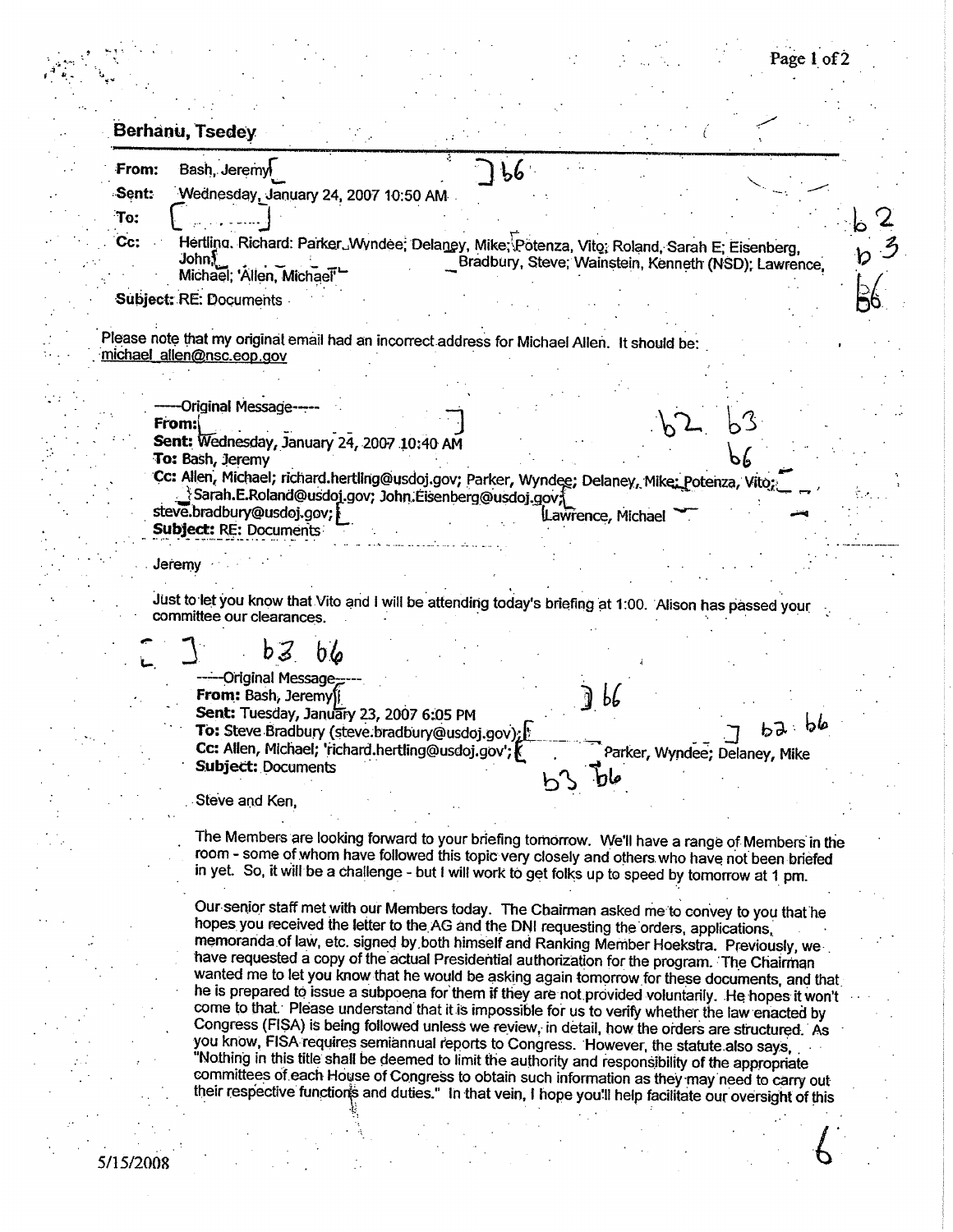program by complying with our request for the relevant documents.

If you have any questions before the briefing tomorrow, please don't hesitate to call at the number below.

Jeremy

 $5/15/2008$ 

 $\sigma_{\rm f}$  and  $\sigma_{\rm f}$ 

**Jeremy Bash**<br>Chief Counsel<br>Permanent Select Committee on Intelligence<br>U.S. House of Representatives<br>Washington, DC 20515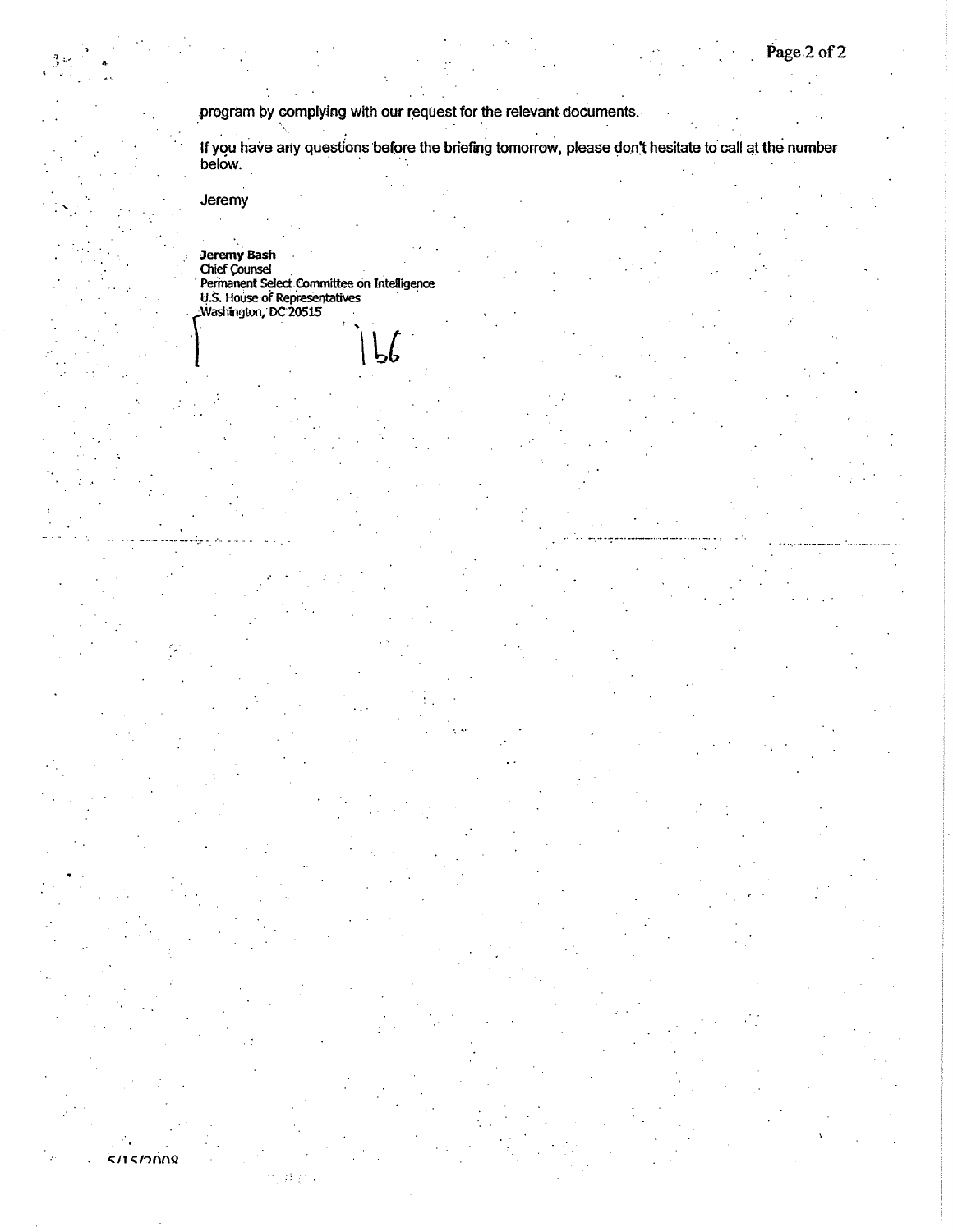Farris, Bette From: Bradbury, Steve Sent: Friday, January 26, 2007 9:49 RM  $\mathsf{To:}$ ما ط Subject: Re: FISA orders Thx, Andy! I think it would be good to talk over the weekend, if that's convenient for you. I have a few errands to run in the morning but should then be free to talk much of the time tomorrow. I could also talk Sunday afternoon. Best numbers are my  $]-$  and my cell phone  $-$ Thx! -----Original Message -----From: Johnson, A (Intelligence) To: Bradbury, Steve Sent: Fri Jan 26 21:10:57 2007 Subject: Re: FISA orders Steve: I apologize. We had a number of CIA briefings this afternoon and I just emerged out of a meeting with Louis Tucker. I am on my way home now. I don't want to disrupt your weekend activities, but if there a good time to call tomorrow or Sunday, let me know (and which is the best number). Thanks for reaching out. Andy Sent from my BlackBerry Wireless Handheld ---- Original Message -----From: Bradbury, Steve <Steve.Bradbury@usdoj.gov> <u>ng matanggunaan ana isa</u> To: Johnson, A (Intelligence) Sent: Fri Jan 26 18:22:40 2007 Subject: FISA orders Andy: I've left you a couple of voice mails today concerning our hope to provide to the SSCI the Jan 10 FISA orders and supporting application. Pls call me to discuss at your earliest convenience, including over the weekend if that works best for you. me a reply email with info about how I can contact you. Or shoot I look forward to speaking with you. Thx! Steve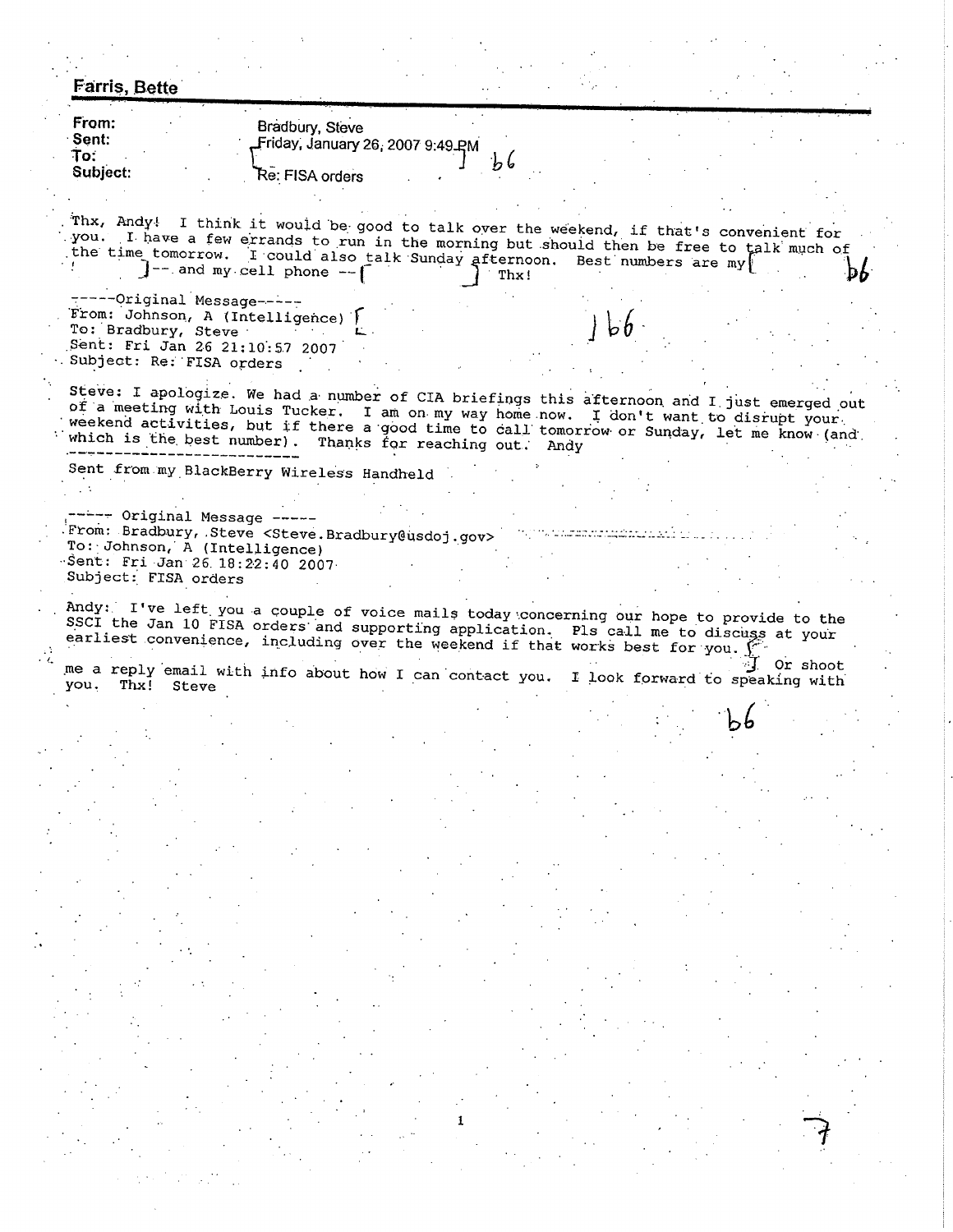**Farris, Bette** From: Bradbury, Steve Sent: Friday, January 26, 2007 12:54 PM To: りん Subject: Re: Documents Jeremy: I'm in a retaurant now but you can feel free to call my BB anytime at  $\bigtriangledown$ Thx! -----Original Message-From: Bash, Jeremy To: Bradbury, Steve Sent; Fri Jan 26 12:21:26 2007 Subject; Re: Documents Will call momentarily  $b2$   $b6$ -----Original Message-----From: Bradbury, Steve <Steve.Bradbury@usdoj.gov> To: Bash, Jeremy; Wainstein, Kenneth (NSD) CC: Allen, Michael; Hertling, Richard <Richard.Hertling@usdoj.gov>; Behaney, Mike Subject: RE: Documents الوادية المحافر والواقي ومواق Jeremy: I just left you a voice mail. I'm trying to reach you to get back to you on the Committee's request for the recent FISA orders. Pls call me at your earliest convenience on my BB at) I will also try to reach Mike Delaney. Thx!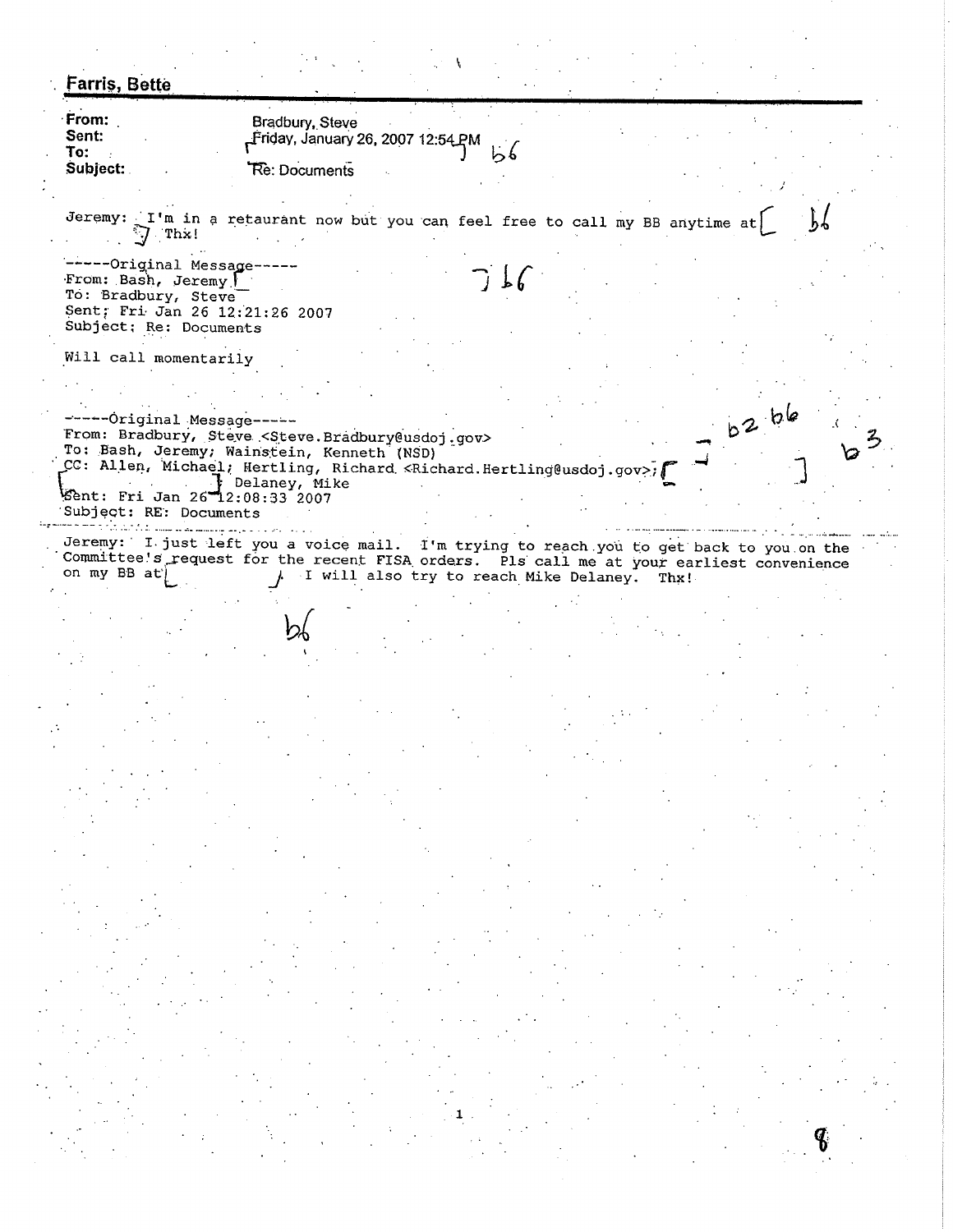| <b>Farris, Bette</b>                                                                                                                                                             |  |
|----------------------------------------------------------------------------------------------------------------------------------------------------------------------------------|--|
| From:<br>Bradbury, Steve                                                                                                                                                         |  |
| Sent:<br>Saturday, January 27, 2007 12:56 PM<br>$\mathbf{To:}$                                                                                                                   |  |
| Subject:<br>Re: Documents                                                                                                                                                        |  |
|                                                                                                                                                                                  |  |
|                                                                                                                                                                                  |  |
| I certainly understand your interest in other materials, and I concur that an agreement<br>now as to the Jan 10 orders does not obviate the need to address your other requests. |  |
|                                                                                                                                                                                  |  |
| -----Original Message-----<br>From: Bash, Jeremy                                                                                                                                 |  |
| To: Bradbury, Steve                                                                                                                                                              |  |
| Sent: Sat Jan 27 12:43:30 2007                                                                                                                                                   |  |
| Subject: Re: Documents                                                                                                                                                           |  |
| I'll take that up the chain.                                                                                                                                                     |  |
| 2 other items. Ben Powell had indicated to me that we were supposed to have been granted                                                                                         |  |
| access to the previous orders/applications ('04 and '06). I presume we'll be able to get<br>that as well.                                                                        |  |
|                                                                                                                                                                                  |  |
| If you need to check around next week on that, it's ok.<br>Also, I want to remind that we have a long-standing request for the authorization, which                              |  |
| the chairman renewed at the briefing. I understand that now we're into a different realm                                                                                         |  |
| and that there are different factors at play but I just didn't want you to think that an                                                                                         |  |
| agreement on the fisa material would obviate the need for that discussion down the road.                                                                                         |  |
| I'm not demanding an answer from you on that, just think about it.                                                                                                               |  |
|                                                                                                                                                                                  |  |
| ----Original Message-                                                                                                                                                            |  |
| From: Bradbury, Steve <steve.bradbury@usdoj.gov></steve.bradbury@usdoj.gov>                                                                                                      |  |
| To: Bash, Jeremy<br>Sent: Sat Jan 27 12:31:57 2007                                                                                                                               |  |
| Subject: Re: Documents                                                                                                                                                           |  |
|                                                                                                                                                                                  |  |
| Spoke very briefly with Chris yesterday. We didn't get into the details, just a general<br>summary. My sense was that he's comfortable with my working through you, but I'm sure |  |
| I'll speak with him further on Monday. As to the change you suggest, perhaps we can take                                                                                         |  |
| t in stages. Of course, the four who initially review would be free to brief the others                                                                                          |  |
| generally on what's in the documents, and of course any Member could review them. If that<br>turns out not to be sufficient, we could talk about it again at that point. You can |  |
| always blame us for drawing the distinction. It would be great if we could get this all                                                                                          |  |
| agreed to on Monday. Thx!                                                                                                                                                        |  |
| -----Original Messaqe-----                                                                                                                                                       |  |
| From: Bash, Jeremy                                                                                                                                                               |  |
| To: Bradbury, Steve<br>Sent: Sat Jan 27 12:10:41 2007                                                                                                                            |  |
| Subject: Re: Documents                                                                                                                                                           |  |
|                                                                                                                                                                                  |  |
| I'll need to discuss with the Chairman as soon as he gets back to DC, Monday late<br>afternoon.                                                                                  |  |
| One modification I may request is expanding the staff group of those who would view (but                                                                                         |  |
| not retain) the declarations to those staff cleared for tsp. It's a very small number.                                                                                           |  |
| (would involve no more than 4 beyond the 4 you stipulated to). We try not to segregate<br>compartments within compartments. Only time we've done it is with regard to certain    |  |
| activities within a covert action activity and it is not a popular practice.                                                                                                     |  |
| We'll talk Monday.                                                                                                                                                               |  |
|                                                                                                                                                                                  |  |
| Did you reach Chris?                                                                                                                                                             |  |
|                                                                                                                                                                                  |  |
|                                                                                                                                                                                  |  |
|                                                                                                                                                                                  |  |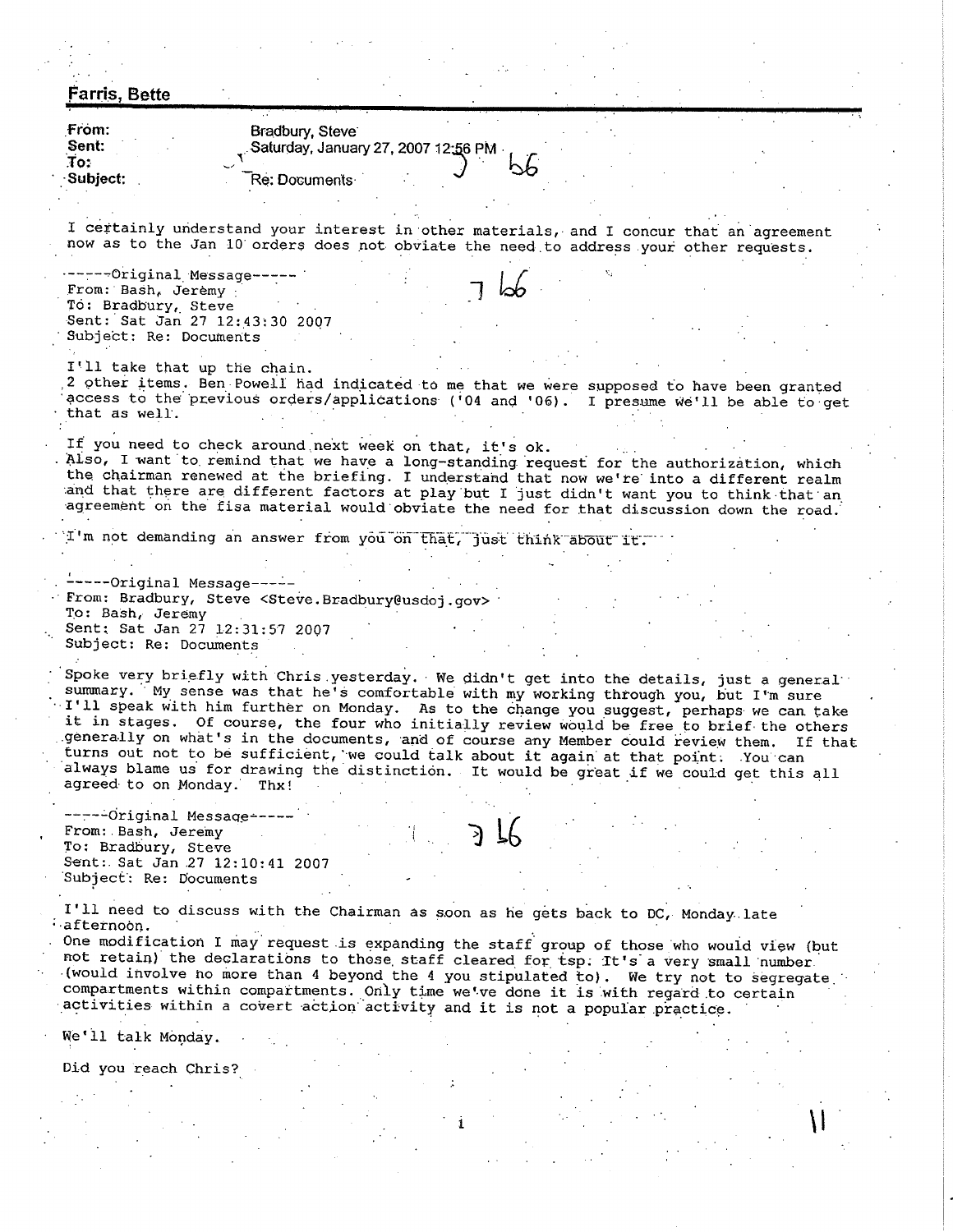--Original Message-----From: Bradbury, Steve <Steve.Bradbury@usdoj.gov> To: Bash, Jeremy Sent: Sat Jan 27 11:56:43 2007 Subject: Re: Documents Jeremy: I just had a good conversation with Andy Johnson. Preliminary indications are that he's comfortable with the same proposed arrangement that you and I discussed yesterday. I let him know that you and I had also talked about the same proposal (but I didn't indicate that you had agreed to anything). I'll reach out to you on Monday to confirm the arrangement. My hope is that we'll be ready to proceed by Tuesday. Thx and have a good weekend! Steve ------Original Message----- $\frac{1}{2}$ From: Bash, Jeremy To: Bradbury, Steve Sent: Fri Jan 26 12:21:26 2007 Subject: Re: Documents Will call momentarily -----Original Message-----From: Bradbury, Steve <Steve.Bradbury@usdoj.gov>  $b2 b6$ To: Bash, Jeremy; Wainstein, Kenneth (NSD) / <vop.idsu! CC: Allen, Michael; Hertling, Richard <Richard.Hertling@usdoj.gov>; Belaney, Mike Sent: Fri Jan 26 12:08:33 2007 Subject: RE: Documents Jeremy: I just left you a voice mail. I'm trying to reach you to get back to you on the Committee's request for the recent FISA orders. Pls call me at your earliest convenience on my! I will also try to reach Mike Delaney. Thx!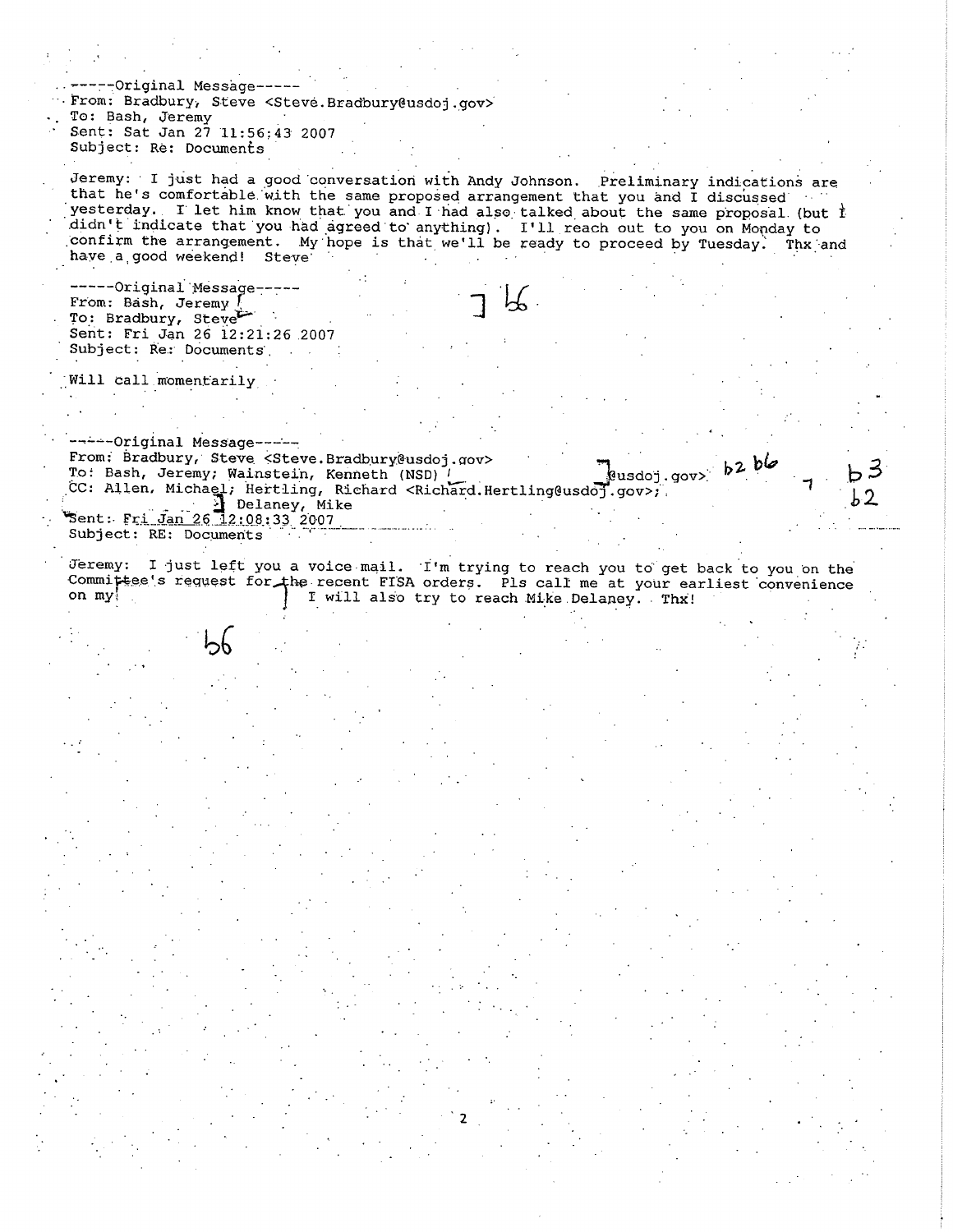## **Farris, Bette**

|       | From: Bradbury, Steve            |
|-------|----------------------------------|
| Sent: | Monday, January 29, 2007 5:10 PM |
| To:   | 'Bash, Jeremy'                   |
|       | Subjact: PE: follow un           |

Yes, I'll call you momentarily. Thx

From: Bash, Jeremy Sent: Monday, January 29, 2007 5:09 PM To: Bradbury, Steve Subject: RE: follow up

Just tried you back at office. They said you were on a call. I'm at $\mathfrak k$ ) Will be here until votes end (7ish). If it goes to voicemail, it means I just stepped away for a moment.

> -----Original Message-----From: Bradbury, Steve [mailto:Steve.Bradbury@usdoj.gov] Sent: Monday, January 29, 2007 4:49 PM To: Bash, Jeremy Cc: Donesa, Chris Subject: RE: follow up

Jeremy: Could you call me about this when you have a chance? My numbers are  $J$ Thx! Steve  $b_6$ 

From: Bash. Jeremy Sent: Monday, January 29, 2007 11:25 AM To: Bradbury, Steve Cc: Donesa, Chris Subject: follow up **Importance: High** 

Steve.

I have been able to have some contact with the Chairman (via Mike Delaney) while on the road. They return from their travel later today. Here's what I think we'd like to agree to (and please note just a few minor modifications.)

The Department will give the Committee 2 copies to retain (one for Majority and one for Minority) of the two Jan 10 orders, the application submitted by DOJ, and the memoranda of law (primary and supplemental). We will treat this material as we do other TSP material and retain it in a separate safe. We will only make copies to facilitate simultaneous review by Members if necessary, and we'll take appropriate security precautions on that material (numbering copies, destroying excess copies after review, etc.)

 $\epsilon$ 

As for the declarations, the Department will bring to the Committee copies for review by any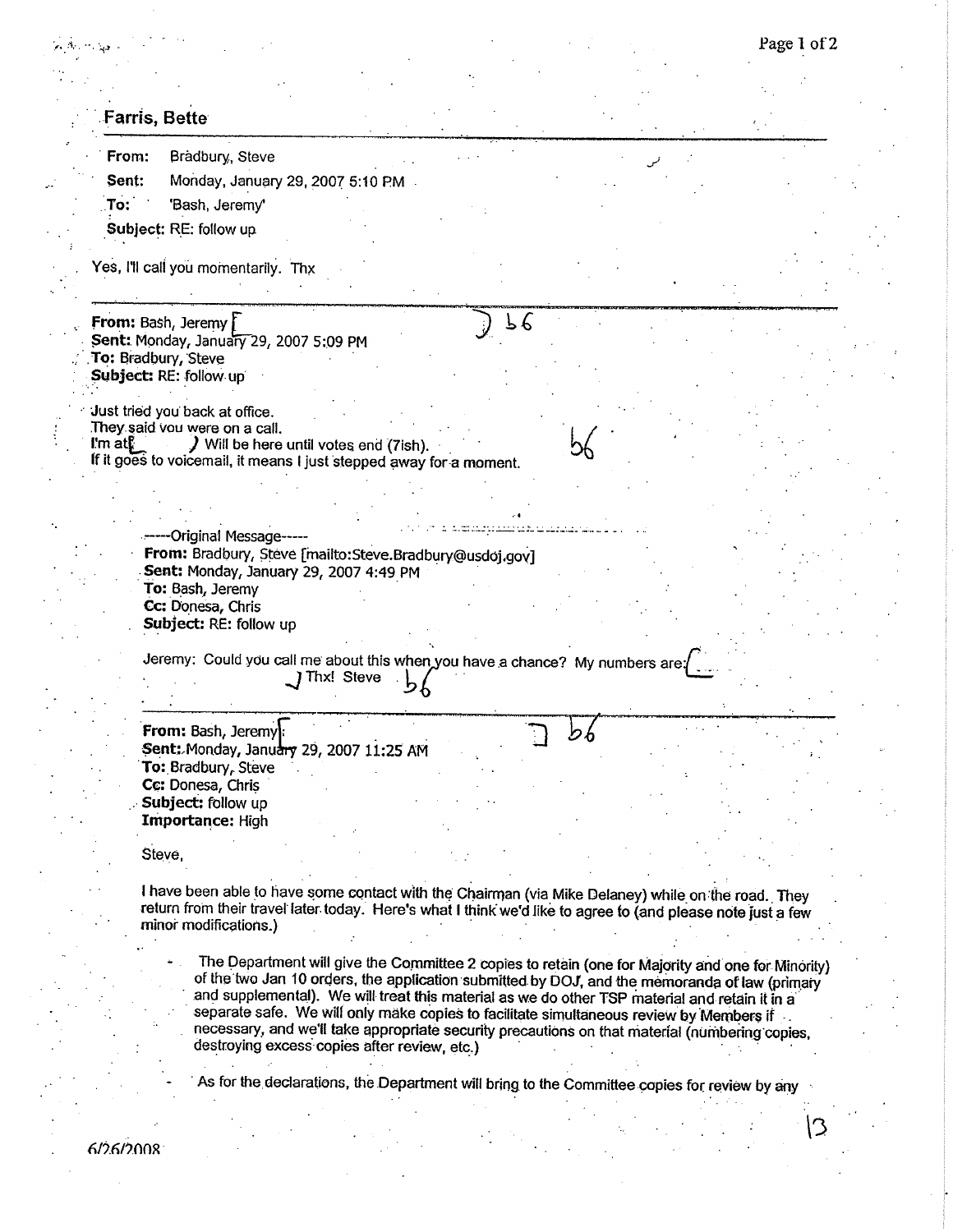Member and by 5 cleared staff (Delaney, Meermans, Bash, Donesa, and the fifth would be Wyndee Parker.) Wyndee is our deputy staff director and general counsel, is cleared into TSP, and has experience in FISA matters. The 3:2 ratio is consistent with the maj:min ratio we've had on this program and on the membership of the Committee in general.

We assume we'll continue to have access to the declarations after we review them initially (ie, that it is not a one-time deal), and we are reserving the right to request copies of them for retention by the Committee if we determine the need to do so after we review them initially.

An agreement on the Jan 10 materials does not obviate our long-standing requests for the previous orders and for copies of the Presidential authorization and any other relevant documents that we have asked for or may need to ask for to conduct our oversight.

Let me know if this works for you, and if so, I'll report to the Chairman that we have a general agreement.

Jeremy

6/26/2008

Jeremy Bash Chief Counsel Permanent Select Committee on Intelligence U.S. House of Representatives Washington, DC 20515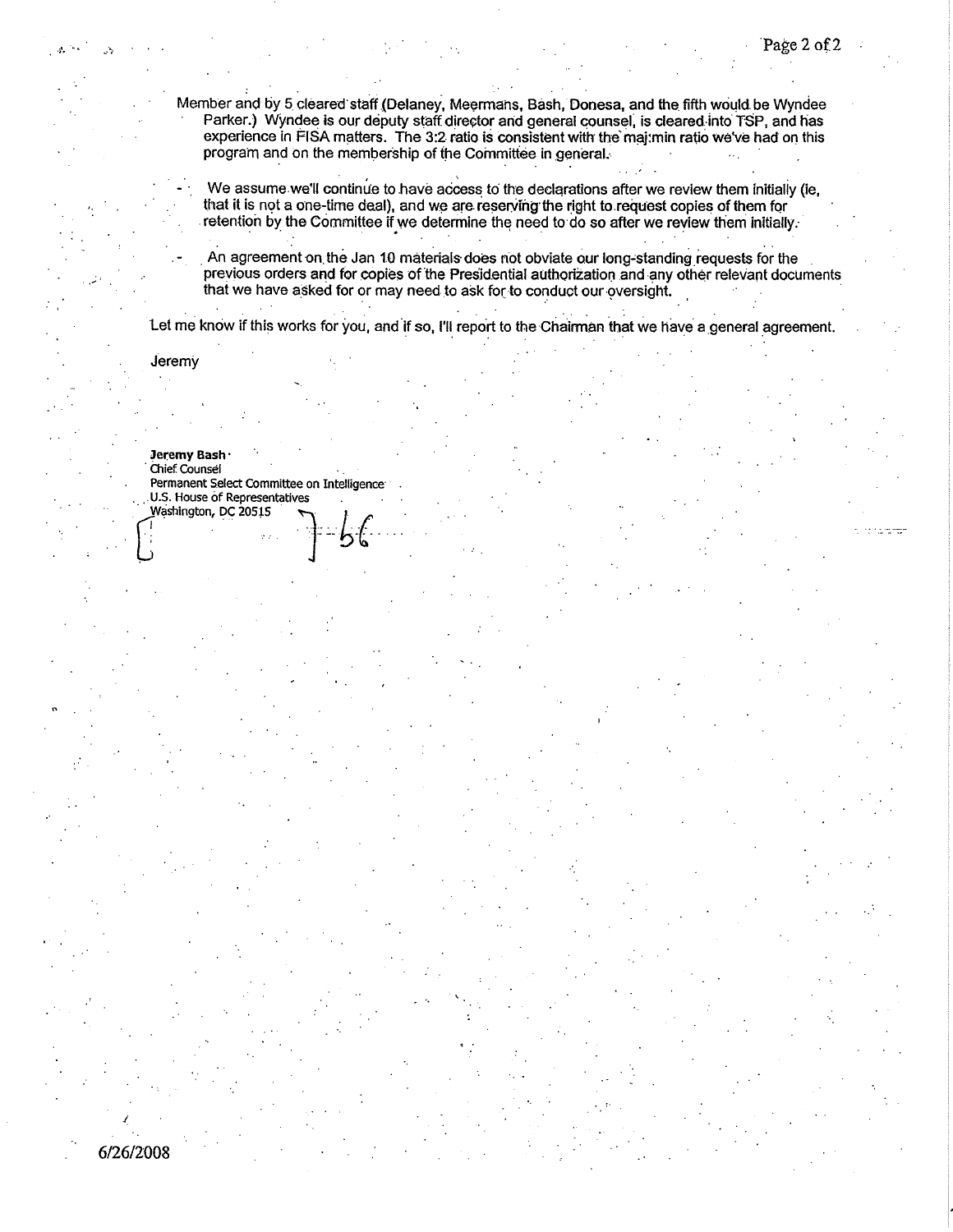## **Farris, Bette**

| <b>From:</b> | Bradbury, Steve                   |  |  |
|--------------|-----------------------------------|--|--|
| Seht:        | Monday, January 29, 2007 12:13 PM |  |  |
| To:          | 'Bash, Jeremy'                    |  |  |
| Cc:          | Donesa, Chris                     |  |  |
|              | Subject: RE: follow up            |  |  |

Jeremy: Thanks very much for the follow up. I'll get back to you ASAP today on this. Steve

From: Bash, Jeremy Sent: Monday, January 29, 2007 11:25 AM To: Bradbury, Steve Cc: Donesa, Chris Subject: follow up Importance: High

Steve.

I have been able to have some contact with the Chairman (via Mike Delaney) while on the road. They return from their travel later today. Here's what I think we'd like to agree to (and please note just a few minor modifications.)

The Department will give the Committee 2 copies to retain (one for Majority and one for Minority) of the two Jan 10 orders, the application submitted by DOJ, and the memoranda of law (primary and supplemental). We will treat this material as we do other TSP material and retain it in a separate safe. We will only make copies to facilitate simultaneous review by Members if necessary, and we'll take appropriate security precautions on that material (numbering copies, destroying excess copies after review, etc.)

As for the declarations, the Department will bring to the Committee copies for review by any Member and by 5 cleared staff (Delaney, Meermans, Bash, Donesa, and the fifth would be Wyndee Parker.) Wyndee is our deputy staff director and general counsel, is cleared into TSP, and has experience in FISA matters. The 3:2 ratio is consistent with the maj: min ratio we've had on this program and on the membership of the Committee in general.

We assume we'll continue to have access to the declarations after we review them initially (ie, that it is not a one-time deal), and we are reserving the right to request copies of them for retention by the Committee if we determine the need to do so after we review them initially.

An agreement on the Jan 10 materials does not obviate our long-standing requests for the previous orders and for copies of the Presidential authorization and any other relevant documents that we have asked for or may need to ask for to conduct our oversight.

Let me know if this works for you, and if so, I'll report to the Chairman that we have a general agreement.

Jeremv

Jeremy Bash

Chief Counsel

Permanent Select Committee on Intelligence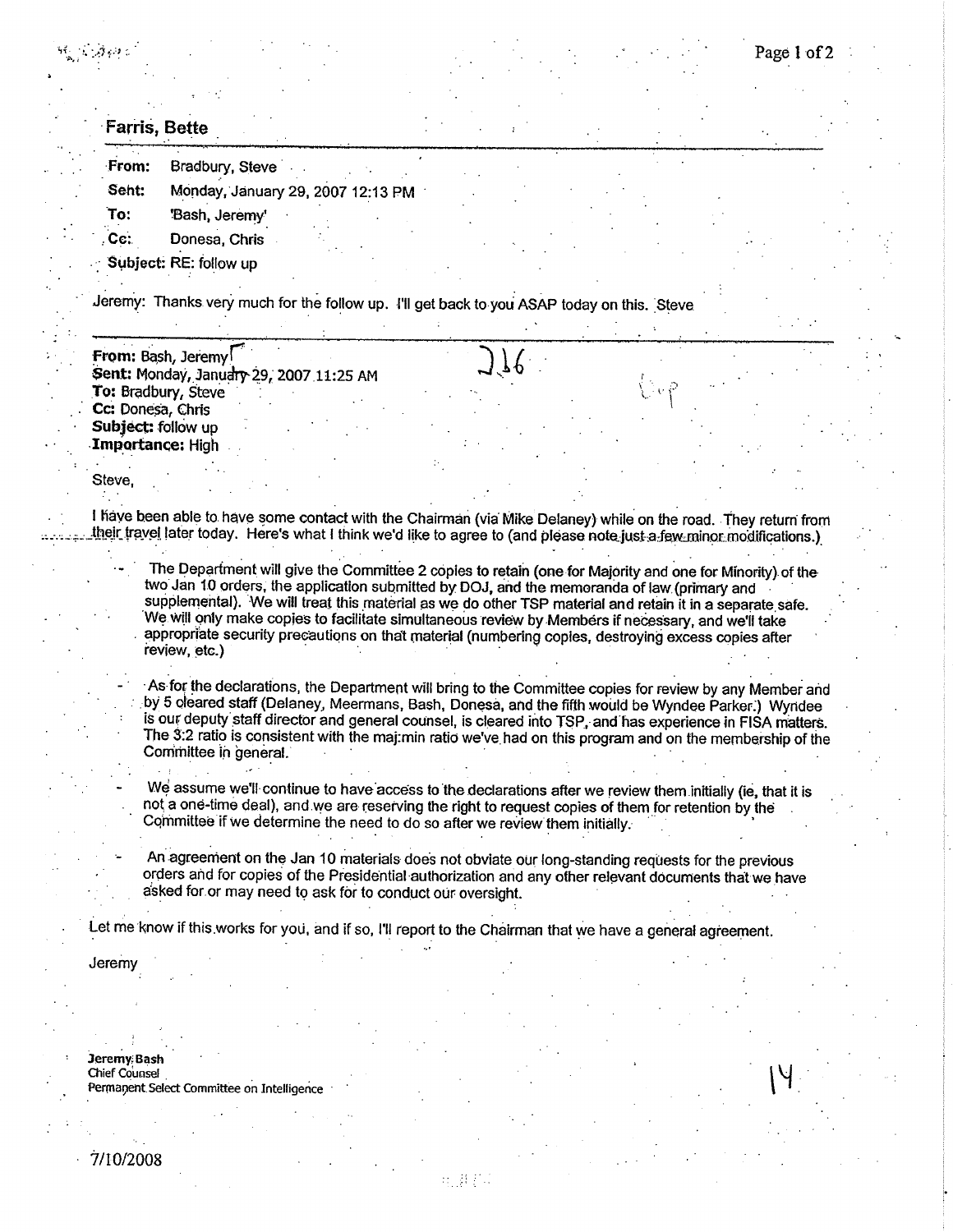$\mathcal{L}_{\mathbf{p},\mathbf{q},\mathbf{q},\mathbf{p}}$ 

સ્તુ

b6

۱

7/10/2008

Page 2 of 2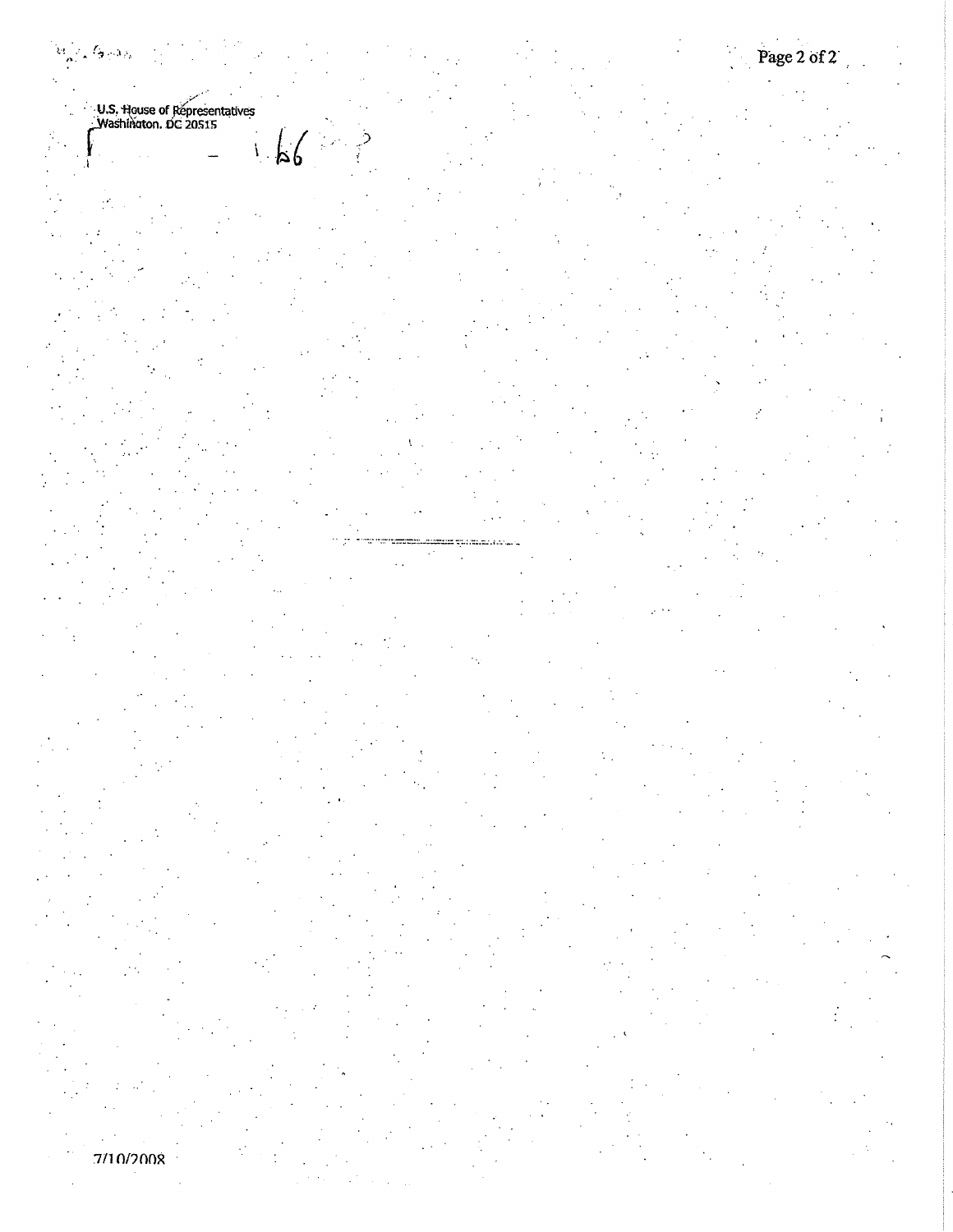#### Hughes, Richard

From: Bash, Jeremy Sent: Tuesday, January 30, 2007 3:58 PM To: Bradbury, Steve Cc: Donesa, Chris:

Subject: RE: Proposed arrangement for providing Jan 10 FISA orders

Please check on #1. Ops folks have never redacted or withheld any operational detail on this program from us. 1 personally have gone into the operational file cabinets, picked at random any file I wanted to review, and read it front to back.

Understand your intent on #2. Still would require Committee action

--Original Message-From: Bradbury, Steve [mailto:Steve.Bradbury@usdoj.gov] Sent: Tuesday, January 30, 2007 3:53 PM To: Bash, Jeremy Cc: Donesa, Chris Subject: RE: Proposed arrangement for providing Jan 10 FISA orders

Jeremy: On point 2, we would not contemplate that the material retained in your SCIF would be "released" to the non-HPSCI Members, but rather that they could come and review it in your SCIF. That may be what you meant by "release" and that still may require a vote of the Committee, which I understand, but I just wanted to be clear that that was our intent. On point 1, I will need to check, I know that there are certain numbers and specific identifiers that the operational folks view as so sensitive that they would also want to redact it from the read-only set. Thx. Steve

From: Bash, Jeremy<sup>l</sup> Sent: Tuesday, January 30, 2007 3:47 PM To: Bradbury, Steve Cc: Donesa, Chris Subject: RE: Proposed arrangement for providing Jan 10 FISA orders

Steve,

Two minor points, and then we're ok.

(1) On the issue of redactions: It is important that a complete unredacted copy of the orders, application, memoranda of law and supporting exhibits (other than the declarations) be at least made available for our review, under the same terms as the declarations. I understand that only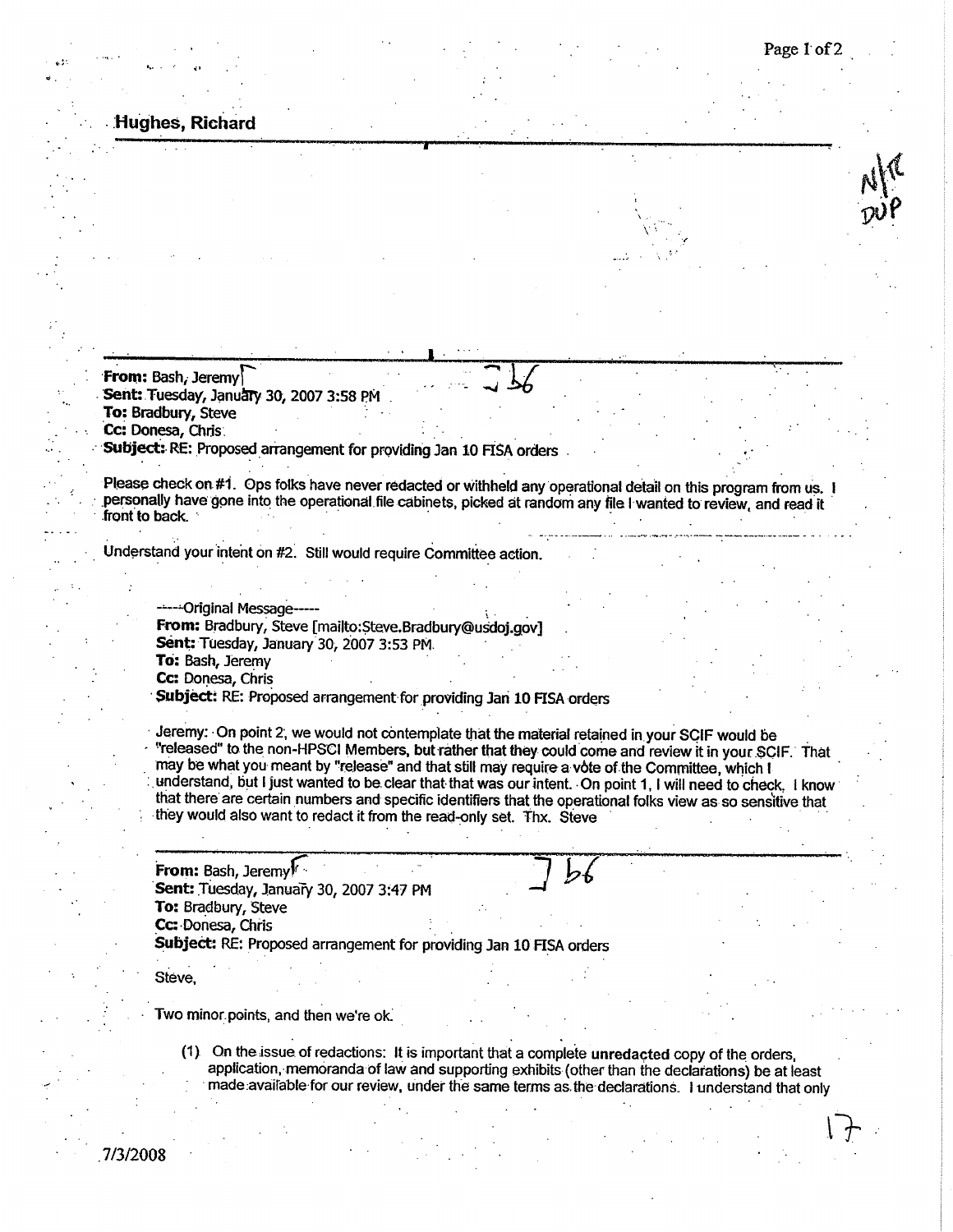a redacted version will be retained by HPSCI. But I want to be sure that we'll be able to at least eyeball the redacted material to satisfy ourselves that the redacted information does not change the meaning of the document or contain information that is critical to our oversight function. The Members will be suspicious if they are only shown redacted material.

On the issue of holding material for HAC-D and Judiciary: We have a Committee rule that requires that when we give classified material to non-HPSCI members, it requires a Committee vote before release of that material. Given that the Administration is supportive of us doing so, I don't foresee any problems with such a vote - but of course I don't have a vote, so I can't guarantee it. So, we won't be able to release the material until a business meeting and a vote, which we can try to have at the earliest opportunity (but will certainly not happen this week). If you need to make other arrangements for granting access to HAC-D and Judiciary, we won't be offended.

#### Jeremy

-Original Message-From: Bradbury, Steve [mailto:Steve.Bradbury@usdoj.gov] Sent: Tuesday, January 30, 2007 2:47 PM To: Bash, Jeremy Cc: Donesa, Chris Subject: Proposed arrangement for providing Jan 10 FISA orders

Jeremy & Chris:

Pursuant to our discussions, here are the terms on which the Department of Justice proposes to make available to HPSCI the January 10, 2007 FISA orders and materials filed with the FISA Court in support of those orders. Please confirm that these terms are acceptable to the HPSCI. Thank you!

1. We will deliver two copies (with certain limited redactions) to HPSCI of the classified Jan 10 orders, application, memoranda of law, and supporting exhibits (other than the declarations) that were filed with the application. These documents will be retained in the HPSCI SCIF and will be treated as TSP-classified material. Access to this retained set of materials will be limited to Members of HPSCI and staff who are cleared into TSP, plus other persons who are specifically permitted to review these materials by agreement of the DOJ (such other persons will include the Chairs and Ranking Members of the HAC-D Subcommittee and the House Judiciary Committee, as well as those Leaders of the House who are cleared into TSP). Copies of these materials will only be made by HPSCI when necessary for simultaneous review by Members of the HPSCI, provided that all such copies are numbered, records are kept of any copies made, and all such extra copies are destroyed when no longer needed for simultaneous review.

2. DOJ will retain custody and control of the declarations filed in support of the Jan 10 orders but will make these declarations available on a read-only basis for the review of the Members of HPSCI and the TSP-cleared staff directors and majority and minority counsel of HPSCI (plus one additional TSP-cleared HPSCI staff member, the deputy staff director and general counsel). For the convenience of HPSCI, DOJ will agree to bring these declarations up to the Capitol for review in the HPSCI SCIF.

3. This agreement on the Jan 10 FISA orders is without prejudice to the other document requests made by HPSCI.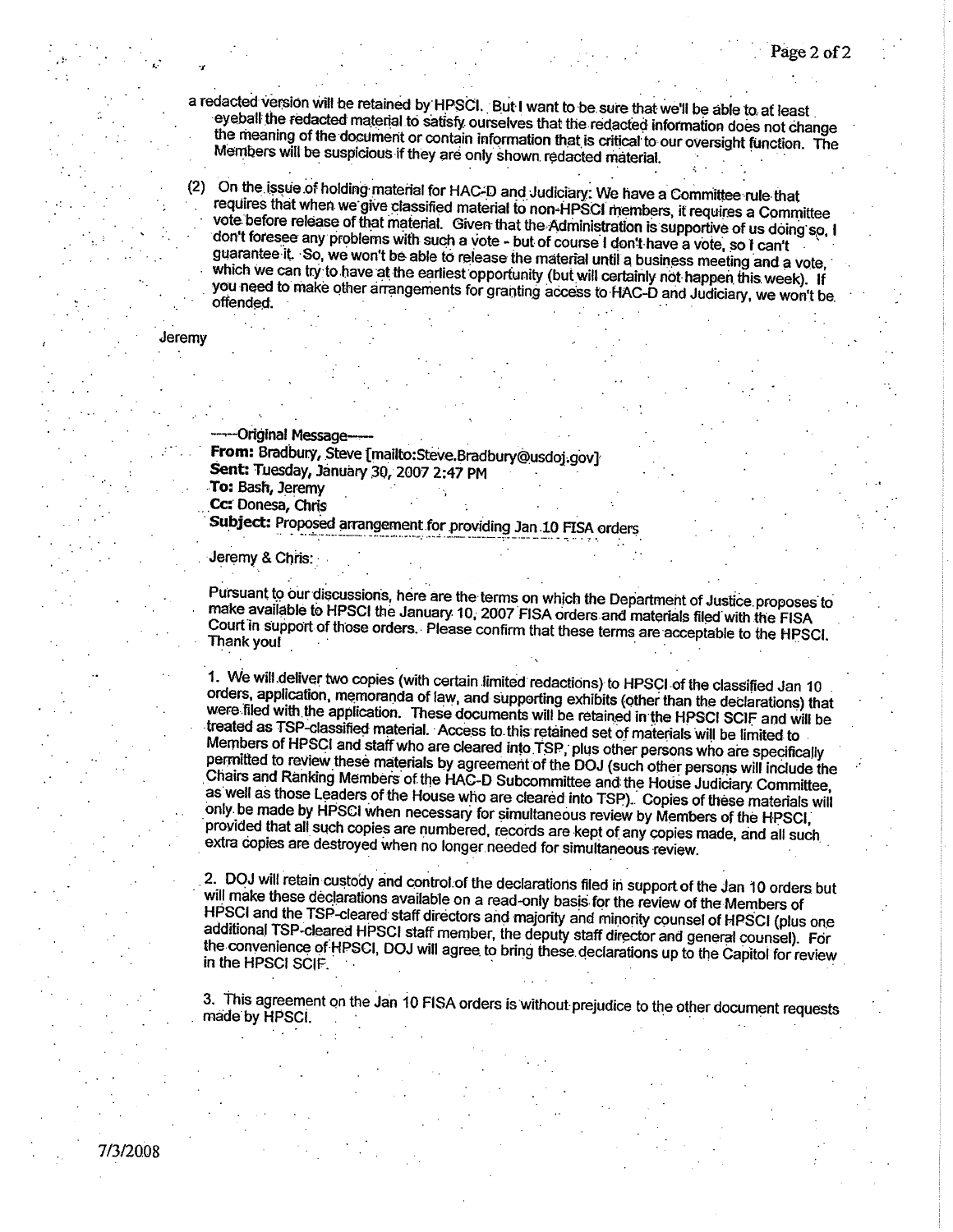e: Proposed arrangement for providing Jan 10 FISA orders to SSCI

Page 1 of 2

Hughes, Richard

From: Bradbury, Steve Sent: Tuesday, January 30, 2007 6:29 PM To: 'Johnson, A (Intelligence)'

Cc: Tucker, L (Intelligence); Davidson, M (Intelligence); Healey, C (Intelligence) Subject: RE: Proposed arrangement for providing Jan 10 FISA orders to SSCI

Thank you, Andy. The set of materials will be available for delivery to you in the morning. The plan was for delivery by special staffers from the National Security Division; but if you wish to have an attorney walk you through the materials when delivered, we should be able to arrange that. As for a follow up hearing or briefing with the Committee to go over the orders, I will certainly be available at the Committee's convenience to do that next month. I would expect that NSD, NSA, and ODNI would want to have folks there, as well. We will need to discuss other materials separately and secure. Thank you, again, for your patience on this! Steve

From: Johnson, A (Intelligence) Sent: Tuesday, January 30, 2007 6:19 PM To: Bradbury, Steve

Cc: Tucker, L (Intelligence); Davidson, M (Intelligence); Healey, C (Intelligence) Subject: Re: Proposed arrangement for providing Jan 10 FISA orders to SSCT

Steve: I've discussed with Louis and this agreement comports with our discussion over the weekend. As I mentioned to you then, we may want to revisit with you the issue of redacted information and the limitations placed on the declarations once we have had an opportunity to review the materials. But this is progress and we agree and are prepared to move forward. (Also, you were going to look into a similar arrangement on the other materials we discussed. Any progress on that front?)

Can we have these materials brought up tomorrow and have someone from the Department to walk us through them? Tomorrow is ideal because we have the McConnell nomination hearing on Thursday?

Also, we need to have Justice and NSA back before the committee to go over these orders and other TSP related matters. Way back when, we had notionally scheduled Feb 15 I believe to do this. The timing is good. Are the AG or you available that day to brief members directly?

Thanks, Andy

Sent from my BlackBerry Wireless Handheld

- Original Message -----From: Bradbury, Steve <Steve.Bradbury@usdoj.gov> To: Johnson, A (Intelligence)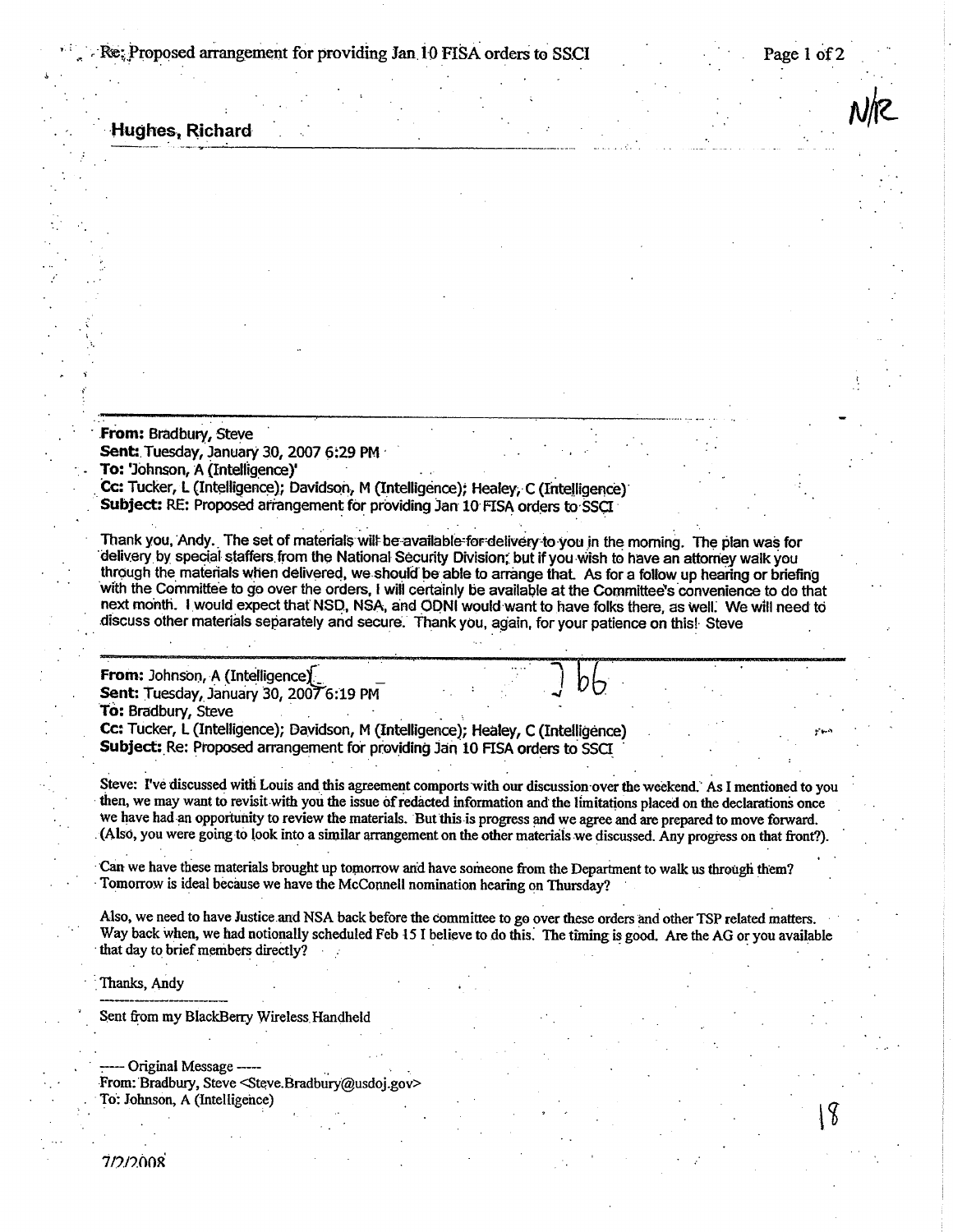Cc: Tucker, L (Intelligence) Sent: Tue Jan 30 16:56:25 2007 Subject: Proposed arrangement for providing Jan 10 FISA orders to SSCI

Andy & Louis:

Pursuant to our discussions, here are the terms on which the Department of Justice proposes to make available to SSCI the January 10, 2007 FISA orders and materials filed with the FISA Court in support of those orders. Please confirm that these terms are acceptable to the SSCI. Thank you!

1. We will deliver two copies (with certain limited redactions) to SSCI of the classified Jan 10 orders, application, memoranda of law, and supporting exhibits (other than the declarations) that were filed with the application. These documents will be retained in the and will be treated as TSP-classified material. Access to this retained set of materials will be limited to Members of SSCI and staff who are cleared into TSP, plus other persons who are specifically permitted to review these particular materials by agreement of the DOJ (such other persons will include the Chairs and Ranking Members of the SAC-D Subcommittee and the Senate Judiciary Committee, as well as those Leaders of the Senate. who are cleared into TSP). (This does not mean that the Chairs and Ranking Members of Judiciary are being read into TSP, only that we have agreed to allow them to review this particular set of materials relating to the Jan 10 orders.) Copies of these materials will only be made by SSCI when necessary for simultaneous review by Members of the SSCI, provided that all such copies are numbered, records are kept of any copies made, and all such extra copies are destroyed when no longer needed for simultaneous review.

2. DOJ will retain custody and control of the declarations filed in support of the Jan 10 orders but will make these declarations available on a read-only basis for the review of the Members of SSCI and the TSP-cleared staff directors and majority and minority counsel of SSCI. For the convenience of SSCI, DOJ will agree to bring these declarations up to the Capitol for review in the<sup>7</sup> 

3. This agreement on the Jan 10 FISA orders is without prejudice to the other document requests made by SSCI

These are the identical arrangements we are proposing to HPSCI. Thank you!

**Steve** 

*าเวเ*วกกด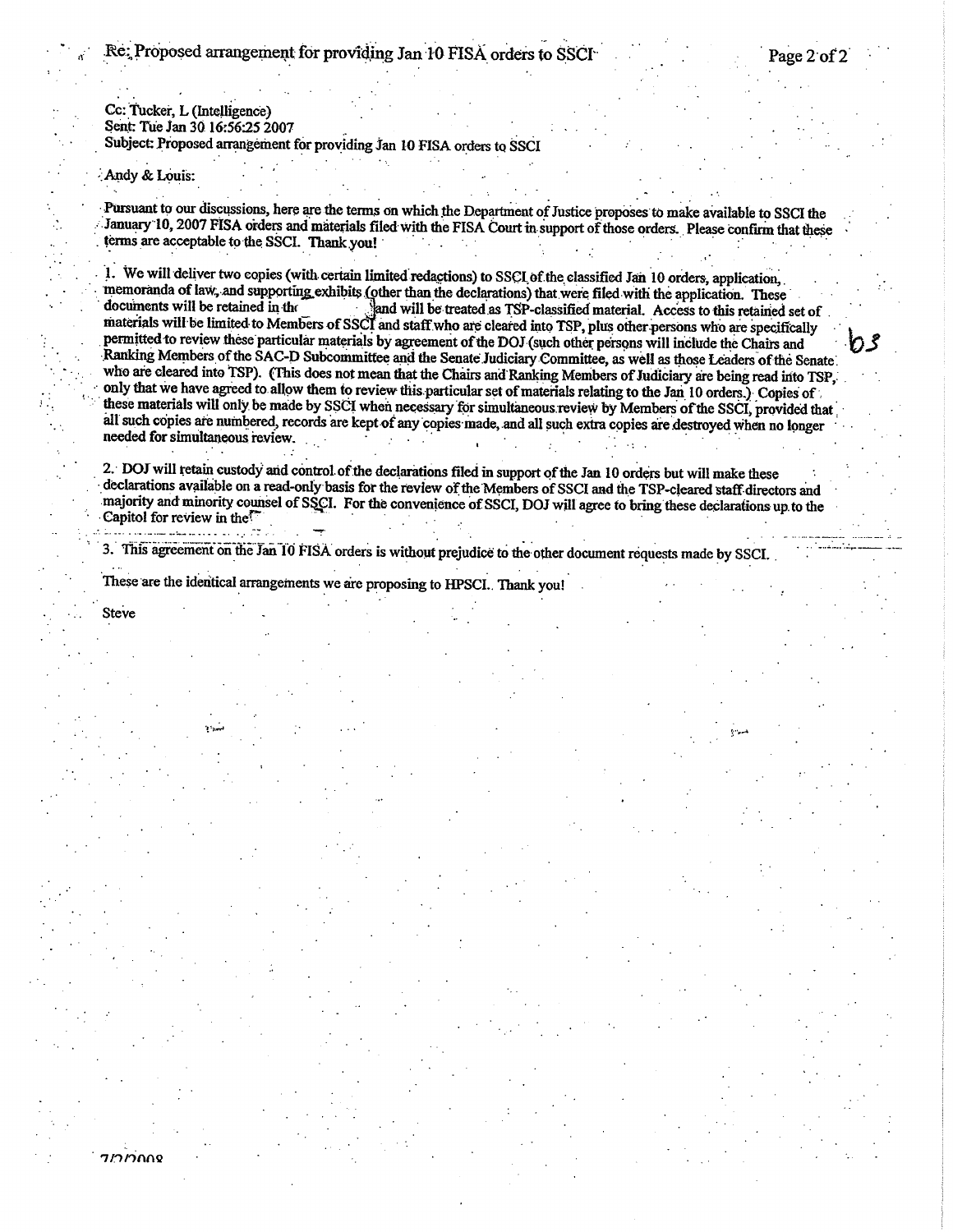| <b>Farris, Bette</b>                                                                                                                                                                                                                           |                                   |                                                                |  |  |  |
|------------------------------------------------------------------------------------------------------------------------------------------------------------------------------------------------------------------------------------------------|-----------------------------------|----------------------------------------------------------------|--|--|--|
| Livingston, J (Intelligence)<br>From:                                                                                                                                                                                                          |                                   |                                                                |  |  |  |
| Sent:                                                                                                                                                                                                                                          | Tuesday, January 30, 2007 6:12 PM |                                                                |  |  |  |
| Bradbury, Steve<br>To:                                                                                                                                                                                                                         |                                   |                                                                |  |  |  |
| Subject: RE: Proposed arrangement for providing Jan 10 FISA orders to SSCI                                                                                                                                                                     |                                   |                                                                |  |  |  |
|                                                                                                                                                                                                                                                |                                   |                                                                |  |  |  |
| It does. Thanks again.                                                                                                                                                                                                                         |                                   |                                                                |  |  |  |
|                                                                                                                                                                                                                                                |                                   |                                                                |  |  |  |
| From: Bradbury, Steve [mailto:Steve.Bradbury@usdoj.gov]                                                                                                                                                                                        |                                   |                                                                |  |  |  |
| Sent: Tuesday, January 30, 2007 6:06 PM                                                                                                                                                                                                        |                                   |                                                                |  |  |  |
| To: Livingston, J (Intelligence)                                                                                                                                                                                                               |                                   |                                                                |  |  |  |
| Subject: RE: Proposed arrangement for providing Jan 10 FISA orders to SSCI                                                                                                                                                                     |                                   |                                                                |  |  |  |
|                                                                                                                                                                                                                                                |                                   |                                                                |  |  |  |
| PIs note that, if it wasn't clear when we spoke, the retained copies that you will keep in your SCIF will include all<br>the "legal" discussion (everything but the declarations and a few minimal redactions for specific identifiers, etc.), |                                   |                                                                |  |  |  |
| and access to that retained set of materials would be available to all TSP-cleared staff. I hope that helps. Steve                                                                                                                             |                                   |                                                                |  |  |  |
|                                                                                                                                                                                                                                                |                                   |                                                                |  |  |  |
|                                                                                                                                                                                                                                                |                                   |                                                                |  |  |  |
| From: Livingston, J (Intelligence)<br>Sent: Tuesday, January 30, 2007 6:03 PM                                                                                                                                                                  |                                   |                                                                |  |  |  |
| To: Bradbury, Steve                                                                                                                                                                                                                            |                                   |                                                                |  |  |  |
| Subject: RE: Proposed arrangement for providing Jan 10 FISA orders to SSCI                                                                                                                                                                     |                                   |                                                                |  |  |  |
|                                                                                                                                                                                                                                                |                                   |                                                                |  |  |  |
| Thanks.                                                                                                                                                                                                                                        |                                   |                                                                |  |  |  |
|                                                                                                                                                                                                                                                |                                   |                                                                |  |  |  |
| From: Bradbury, Steve [mailto:Steve.Bradbury@usdoj.gov]                                                                                                                                                                                        |                                   |                                                                |  |  |  |
| Sent: Tuesday, January 30, 2007 5:51 PM                                                                                                                                                                                                        |                                   |                                                                |  |  |  |
| To: Livingston, J (Intelligence)                                                                                                                                                                                                               |                                   |                                                                |  |  |  |
| Subject: FW: Proposed arrangement for providing Jan 10 FISA orders to SSCI                                                                                                                                                                     |                                   |                                                                |  |  |  |
|                                                                                                                                                                                                                                                |                                   |                                                                |  |  |  |
| As discussed.                                                                                                                                                                                                                                  |                                   |                                                                |  |  |  |
|                                                                                                                                                                                                                                                |                                   |                                                                |  |  |  |
|                                                                                                                                                                                                                                                |                                   |                                                                |  |  |  |
| From: Bradbury, Steve                                                                                                                                                                                                                          |                                   |                                                                |  |  |  |
| Sent: Tuesday, January 30, 2007 4:56 PM                                                                                                                                                                                                        |                                   |                                                                |  |  |  |
| To:                                                                                                                                                                                                                                            |                                   |                                                                |  |  |  |
| 'Tucker, L (Intelligence)'<br>Çс.                                                                                                                                                                                                              |                                   |                                                                |  |  |  |
| Proposed arrangement for providing Jan 10 FISA orders to SSCI<br>Subject:                                                                                                                                                                      |                                   |                                                                |  |  |  |
|                                                                                                                                                                                                                                                |                                   |                                                                |  |  |  |
| Andy & Louis:                                                                                                                                                                                                                                  |                                   |                                                                |  |  |  |
|                                                                                                                                                                                                                                                |                                   |                                                                |  |  |  |
| Pursuant to our discussions, here are the terms on which the Department of Justice proposes to make available                                                                                                                                  |                                   |                                                                |  |  |  |
|                                                                                                                                                                                                                                                |                                   |                                                                |  |  |  |
|                                                                                                                                                                                                                                                |                                   |                                                                |  |  |  |
|                                                                                                                                                                                                                                                |                                   |                                                                |  |  |  |
| to SSCI the January 10, 2007 FISA orders and materials filed with the FISA Court in support of those orders.<br>Please confirm that these terms are acceptable to the SSCI. Thank you!                                                         |                                   |                                                                |  |  |  |
| 1. We will deliver two copies (with certain limited redactions) to SSCI of the classified Jan 10 orders, application,<br>memoranda of law, and supporting exhibits (other than the declarations) that were filed with the application.         |                                   |                                                                |  |  |  |
|                                                                                                                                                                                                                                                |                                   | and will be treated as TSP-classified material. Access to this |  |  |  |
| These documents will be retained in the<br>retained set of materials will be limited to Members of SSCI and staff who are cleared into TSP, plus other                                                                                         |                                   |                                                                |  |  |  |

 $\frac{1}{\sqrt{2}}$ 

 $\frac{1}{2}$ 

 $\ddot{\phantom{a}}$ 

Ž,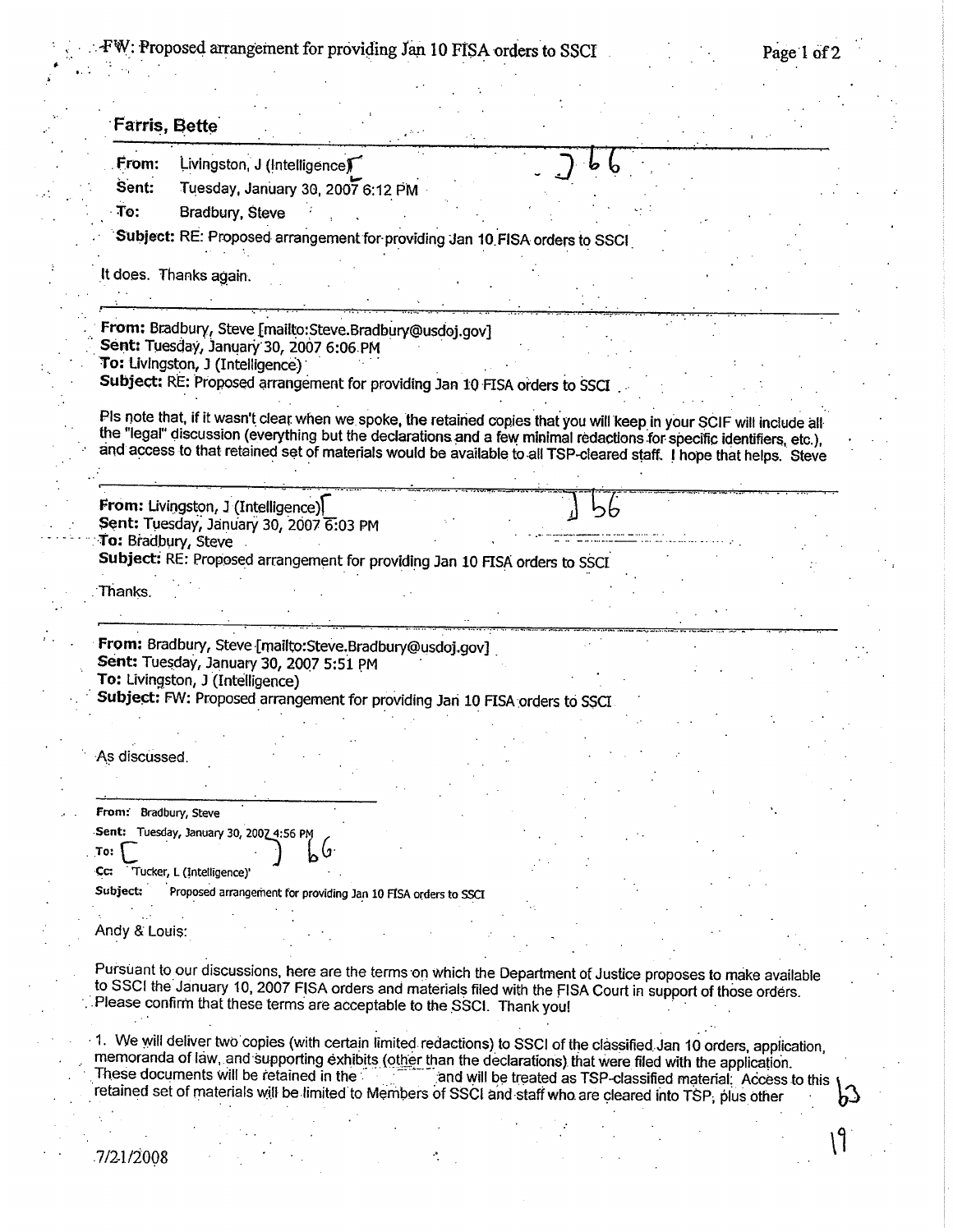Page  $2$  of  $2$ 

persons who are specifically permitted to review these particular materials by agreement of the DOJ (such other persons will include the Chairs and Ranking Members of the SAC-D Subcommittee and the Senate Judiciary Committee, as well as those Leaders of the Senate who are cleared into TSP). (This does not mean that the Chairs and Ranking Members of Judiciary are being read into TSP, only that we have agreed to allow them to<br>review this particular set of materials relating to the Jan 10 orders.) Copies of these materials will only be made by SSCI when necessary for simultaneous review by Members of the SSCI, provided that all such copies are numbered, records are kept of any copies made, and all such extra copies are destroyed when no longer needed for simultaneous review.

2. DOJ will retain custody and control of the declarations filed in support of the Jan 10 orders but will make these declarations available on a read-only basis for the review of the Members of SSCI and the TSP-cleared staff directors and majority and minority counsel of SSCI. For the convenience of SSCI, DOJ will agree to bring these declarations up to the Capitol for review in the 63

3. This agreement on the Jan 10 FISA orders is without prejudice to the other document requests made by SSCI.

中国主义

These are the identical arrangements we are proposing to HPSCI. Thank you!

Steve

7/21/2008